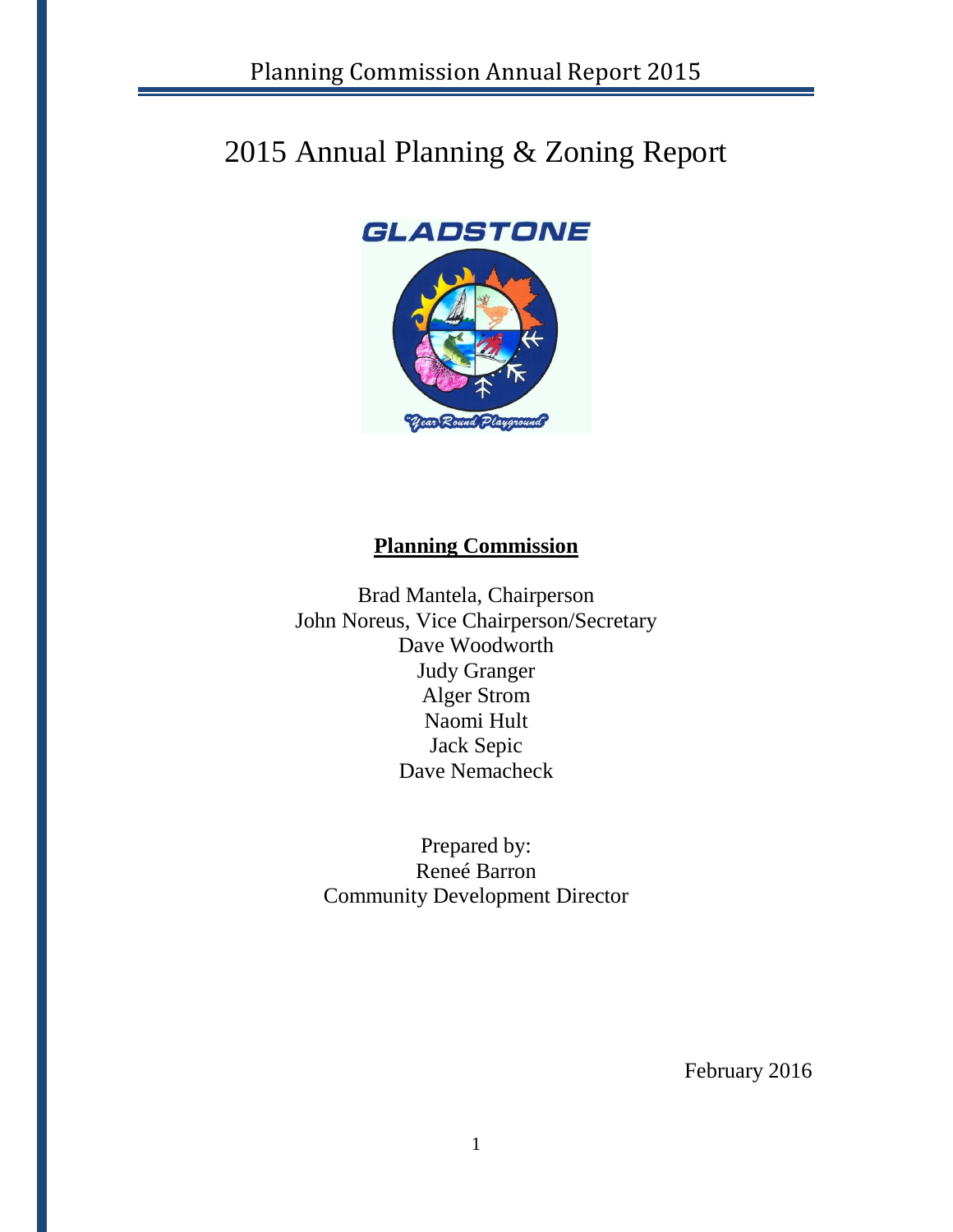### **Purpose of the Annual Report**

In accordance with Michigan Planning Enabling Act, Public Act 33 of 2008, the City of Gladstone's Planning Commission provides a written report to the legislative body on an annual basis. This report reflects the Planning Commission operations and the status of planning activities and includes recommendations regarding actions needed by the legislative body related to planning and development. The Planning Commission serves to promote orderly development within the city. The purpose of this annual report is to communicate to the governing body and the citizens of the City of Gladstone the activities of the Planning Commission, the Community Development Department and the status of planning within the city.

### **2016 Meeting Schedule**

**Meetings are held at 5:00 p.m. in Chambers at City Hall on the first Tuesday of the month.**

- **January 5**
- **February 2**
- **March 2**
- **April 5**
- **May 3**
- **June 7**
- **July 12**
- **August 9**
- **September 6**
- **October 4**
- **November 1**
- **December 6**

### **What is Zoning**

Zoning is the public regulation of land use; it is the division of a community into districts or zones and the establishment of regulations governing the use, placement, spacing and size of land and buildings. The regulations are found in the text of the zoning ordinance and the accompanying zoning map. The City of Gladstone adopts local zoning codes to enforce regulations to protect the public health, safety and general welfare of its citizens. The authority to adopt zoning is granted to local units of government through the state legislature. Zoning is adopted and enforced to ensure that natural resources are protected, to prevent nuisances, to ensure land use compatibility, to prevent overcrowding and to prevent the overuse of land. Zoning codes adopted must also conserve property values and natural resources.

### **The Duties of the Planning Commissioner**

The Planning Commission is responsible for the development and maintenance of the comprehensive plan (Master Plan). The Master Plan identifies the current zoning districts and the future zoning districts as well as the goals and vision for the community. In addition the Planning Commission is the authority for approving special land uses, site plans, all land developments and provides recommendations to the legislative body on planning and zoning amendments and re-zoning requests. The Planning Commission meets the first Tuesday of each month when there is business to conduct. Regular meetings are held in chambers at City Hall and begin at 5:00 PM. Special meetings are held at various times to accommodate the requests before the Commission. All meetings are

open to the public and are posted regularly on our city website at [www.gladstonemi.org.](http://www.gladstonemi.org/)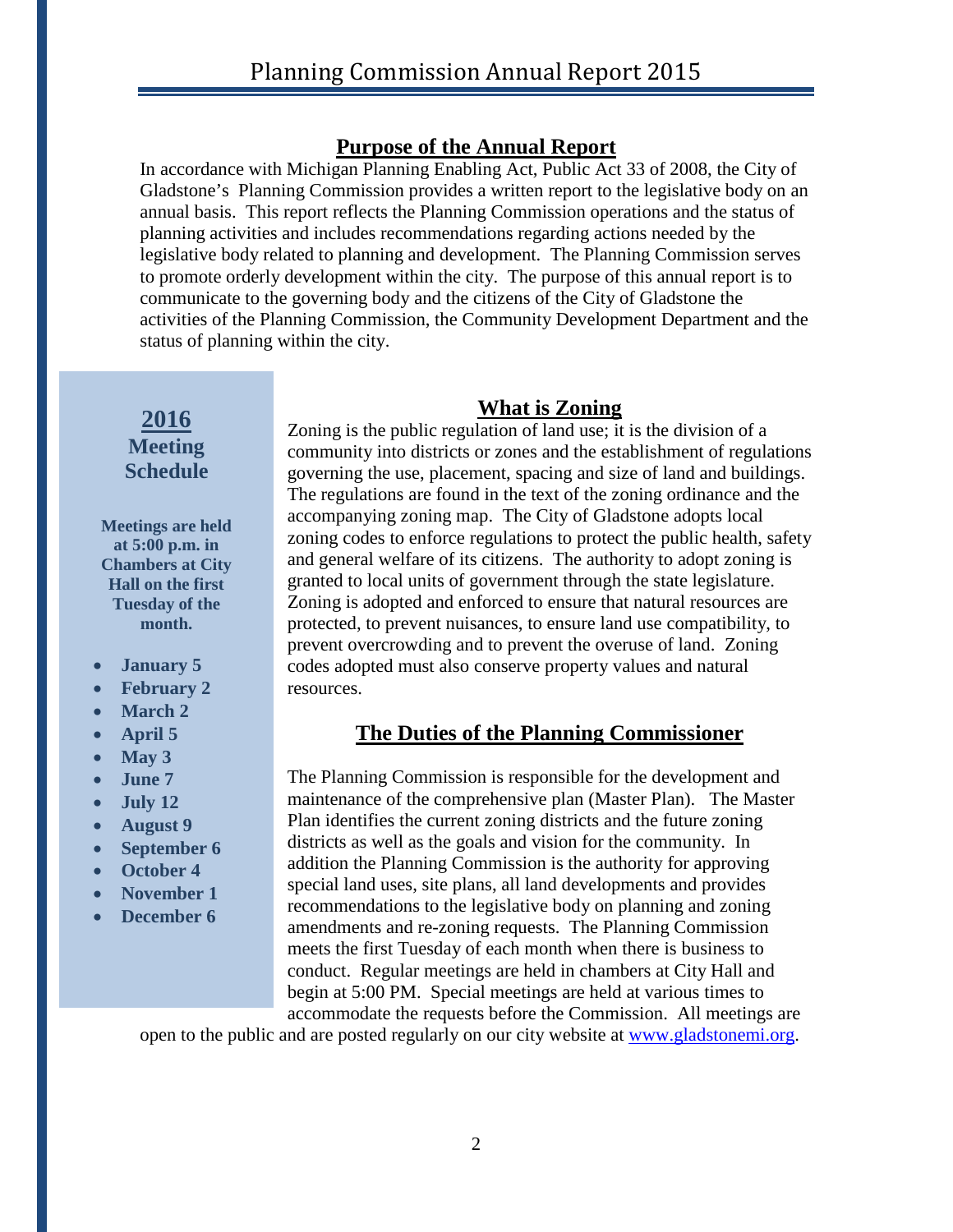### **PLANNING COMMISSION MEMBERS**

The Planning Commission is made up of seven members, serving three year terms. The membership has adopted By-Laws and Rules of Procedure which outline their operations. The membership of the board has remained very consistent for the past ten years. We are sad to report that two of our long standing members; Naomi Hult and Jack Sepic passed away this year leaving two openings on our team. Combined Naomi and Jack served over 60 years on the Planning Commission. Their experience, level of dedication to the city and their unique personalities will be greatly missed by the commission, staff and the community. Dave Nemacheck, former City Commissioner is our newest Planning Commissioner and was seated to the Commission on November 9<sup>th</sup>, 2015. Residents wishing to serve as Planning Commission Members may submit application to the City Clerk and they will be considered as terms expire and/or when an opening has occurred. In addition to fulfilling the roles of Planning Commission most of our members serve on various sub-committees. These sub-committees enable members, residents and staff to tackle specific issues, concerns and ordinances through workshop sessions. Sub-Committee members report back final decisions or recommendations to the full Planning Commission for action. Members of the Planning Commission are as follows:

| Name                | Office              | Phone    | Term |
|---------------------|---------------------|----------|------|
| <b>Judy Granger</b> | Member              | 399-5839 | 2016 |
| Dave Woodworth      | Member              | 428-2699 | 2016 |
| Dave Nemacheck      | Member              | 428-9129 | 2017 |
| John Noreus         | ViceChair/Secretary | 428-1764 | 2017 |
| <b>Brad Mantela</b> | Chairperson         | 428-2457 | 2018 |
| Alger Strom         | Member              | 428-2262 | 2018 |
| Vacancy             | Member              |          | 2018 |

## **ZONING BOARD OF APPEALS MEMBERS**

The City Commission members serve as the Zoning Board of Appeals. The code allows for the City Commission to appoint a separate Board of Appeals but to date they have chosen to serve in that capacity. The Appeals Board is responsible for hearing appeals on administrative planning and zoning decisions and/or Planning Commission decisions. They are the final board of appeal within the city. All meetings are public and are scheduled as needed. There were no Board of Appeals meetings in 2015. Members of the Zoning Board of Appeals include:

| <b>Name</b>         | <b>Office</b> | <b>Phone</b> | Term |
|---------------------|---------------|--------------|------|
| <b>Jay Bostwick</b> | Mayor         | 235-2169     | 2017 |
| Joseph Thompson     | Pro-Tem       | 420-1338     | 2017 |
| <b>Steve Viau</b>   | Member        | 428-2388     | 2017 |
| Mike O'Connor       | Member        | 420-8613     | 2018 |
| Dave Phalen         | Member        | 241-4625     | 2019 |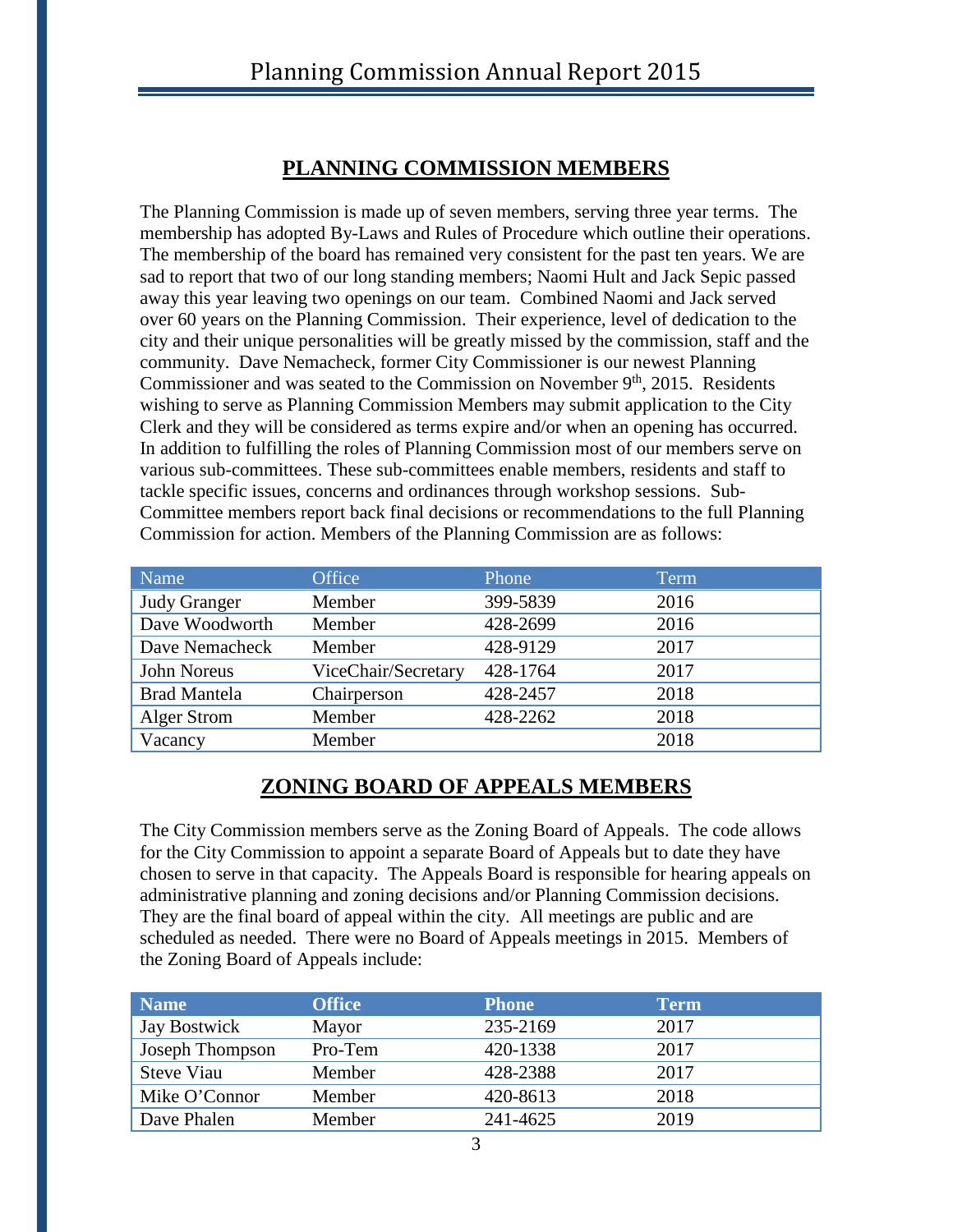### **2015 Year in Review Summary**

Over the past calendar year the Planning Commission met four times for regular meetings and conducted several sub-committee meetings.

2015 saw the completion of the Master Plan revision, with the process beginning in 2014. The Master Plan is a long-range vision for the built environment of the community. It guides the appropriate use of lands today and well into the future. The Master Plan is reviewed minimally every five years. The Planning Commission also participated in the Trail Town Assessment. This assessment provides tools to organize, design, promote and restructure our city to create vibrant, friendly places that will encourage trail users to visit. The assessment reviewed all our local trail systems and provided us with guidance to achieve a trail town status. The City of Gladstone also took part in the completion of the Redevelopment Ready Communities (RRC) assessment. The RRC is a statewide program that certifies Michigan communities who are actively engaging stakeholders and planning for the future. An RRC certification signals to business owners, developers and investors that the community has removed development barriers by building deliberate, fair and consistent processes. It consists of six modules that look at every aspect of build and design in a community. A final report details the areas a community needs to address to be considered for RRC certification. The planning and zoning codes were reviewed to determine if they meet RRC principals. The Master Plan goals and vision are included in this report as well as the RRC report which outlines areas of our code and other guiding principles for development that need to be addressed. These documents are included later in the report.

In 2014 a controversial ordinance amendment was adopted regarding the parking and storage of recreational vehicles and recreational equipment in the city limits. In the first year of it adoption 48 warnings of non compliance for the parking and storage of RV's were issued and 2 civil infractions issued for non compliance. Overall the majority of comments continue to be positive regarding this new code and residents and staff report that the streets are less congested with boats and campers. 38 warnings were issued in 2015 with no citations issued.

Previous changes made to Section 30-509 Site Plan Review streamlined a process for businesses coming into an existing site. Changes made to this section of the code allow for an administrative review if the business coming in meets the defined uses in that zoning district and doesn't change the footprint of the property. This speeds up the process of businesses coming into our city and reduces the fees required during the site plan review process. It also greatly reduces the number of times the Planning Commission is required to meet. We have had fewer meetings sense the adoption of this code. Changes to this section of the code were utilized eleven times during 2014 and eight times in 2015..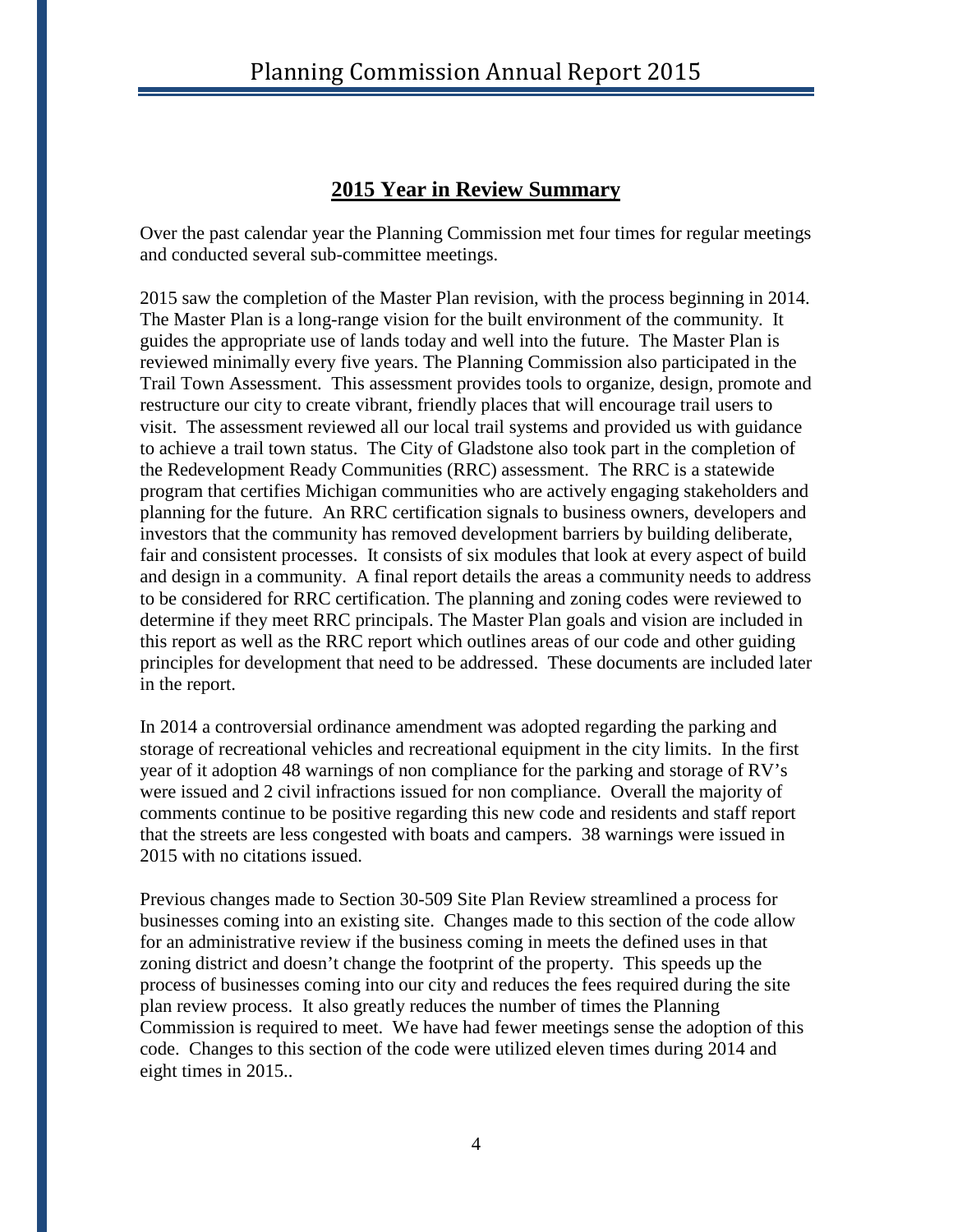Below is a summary of Planning Commission activities for the 2015 calendar year.

- Master Plan Revision completed.
- Redevelopment Ready Assessment completed.
- Trail Town Assessment completed.
- Four regular meetings held.
- One Site plan was reviewed and approved: o 1226 N. Lakeshore Drive-Shorewood Hotel Garage Addition
- Land for sale along Lakeshore Drive was reviewed for a recommendation to the City Commission.
- Selected Officers including Chairperson and Vice-Chairperson/Secretary position.
- Reappointed three members for three year terms.
- Administrative Site Plan Reviews
	- o Maryanne McLeod, LMSW Counseling, LLC: 1010 Delta Avenue
	- o Spiritual Medium, Dana VanEnKevort: 1010 Delta Avenue
	- o Penny Miron, Adult Foster Care Home: 302 Dakota
	- $\circ$  Single File: 7 South 10<sup>th</sup> Street
	- o China Lily: 902 Delta
	- o Millers Carvings: 709 Delta Avenue
	- o Final Touches Designs: 13 North 9th Street
	- o Gilbert Associates, Inc.: 1223 Delta Avenue
- Administrative Land Division
	- o Besse Forest Product- North Shore
	- o Wendy Feathers-756 N. 15<sup>th</sup> Street

### **TRAININGS/EDUCATION**

Training and education are key components of being a Planning Commissioner and working with the Planning Commission. Workshops and trainings provide valuable resources for staying up to date on Michigan laws, regulations, trends and upcoming issues.

Trainings attended in 2015 by the Planning Commission and staff includes:

• Trail Town Assessment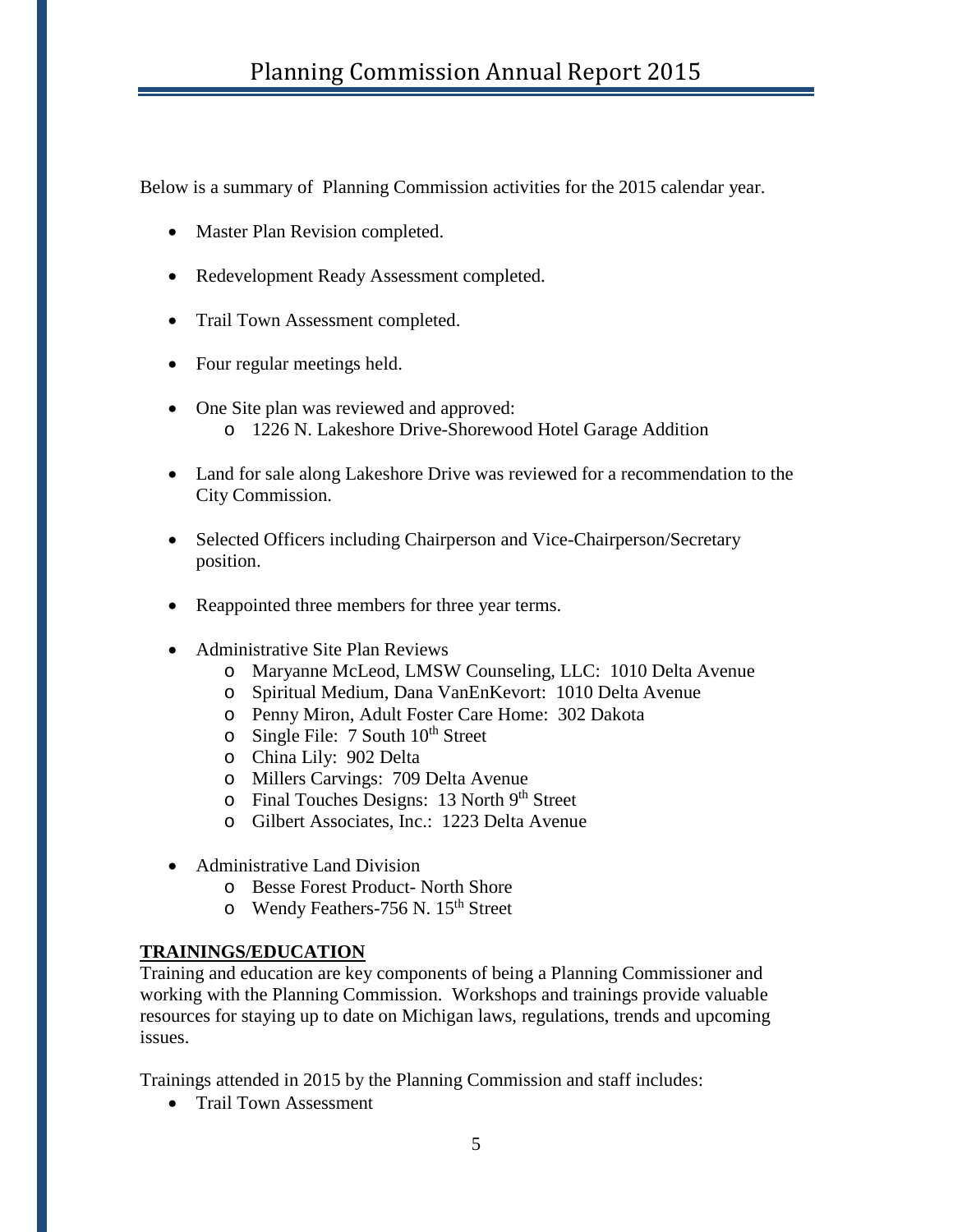- Master Planning Sessions
- MSUE Extension Leadership Training
- Effective Communication Training
- Election Training
- DEQ-Wetland Preservation Training

The Planning Commission maintains membership with the Michigan Association of Planning (MAP) and is a subscriber to the Planning Commissioners Journal. MAP is the only organization in Michigan devoted solely to representing elected and appointed local officials, and professional planners, who share a commitment to making informed land use and planning decisions. They provide regional and online workshops, the MI Planner monthly magazine, publications, guidebooks and offer CEU to maintain certifications. The Planning Commissioners Journal (PCJ) is a yearly subscription that is the nation's principal publication designed for citizen planners, including (but certainly not limited to) members of local planning commissions and zoning boards. The PCJ covers a wide range of planning issues, focusing on how citizen planners can work most effectively. We are also members of the Northern Michigan Code Officials Association (NMCOA), they provide trainings and credit hours for our code official and provide us access to an online resource library required for all local units of government who host building inspectors.

## **Master Plan-2015**

The Planning Commission began the process of our Master Plan review in 2014. Clear Zoning Consultants was hired to work with the Planning Commission and City Staff to review the existing Master Plan and propose changes to it. A thorough review of the plan was conducted meetings with Department Heads and various Commissions, Committees and groups were facilitated. We completed the public review process and a revision was finally adopted on April  $7<sup>th</sup>$ , 2015. One of the main focuses during this review was the development of a flex zoning area along the North Lakeshore. Mixed use development area will be encouraged in this area. It is currently zoned Multi-Family Residential and Industrial. The revised Master Plan shows this area moving towards a mixed use development which will allow for businesses and residential homes to co-exist. The planning helped to identify the community visions & goals and strategies for the City of Gladstone which were indentified through the Master Plan revision process. The Master Plan vision, goals and strategies are highlighted below:

### **COMMUNITY VISION**

Over the next 20 years, the City of Gladstone will expand its assets, offering a better quality of life and maintaining its hometown atmosphere. Gladstone will continue to be a desirable residential community, offer a range of housing options, support a mix of small businesses that serve resident and visitor alike, and work to expand employment opportunities for all residents. Parks and cultural facilities will be expanded, and the city will continue to work with neighboring communities to provide more efficient services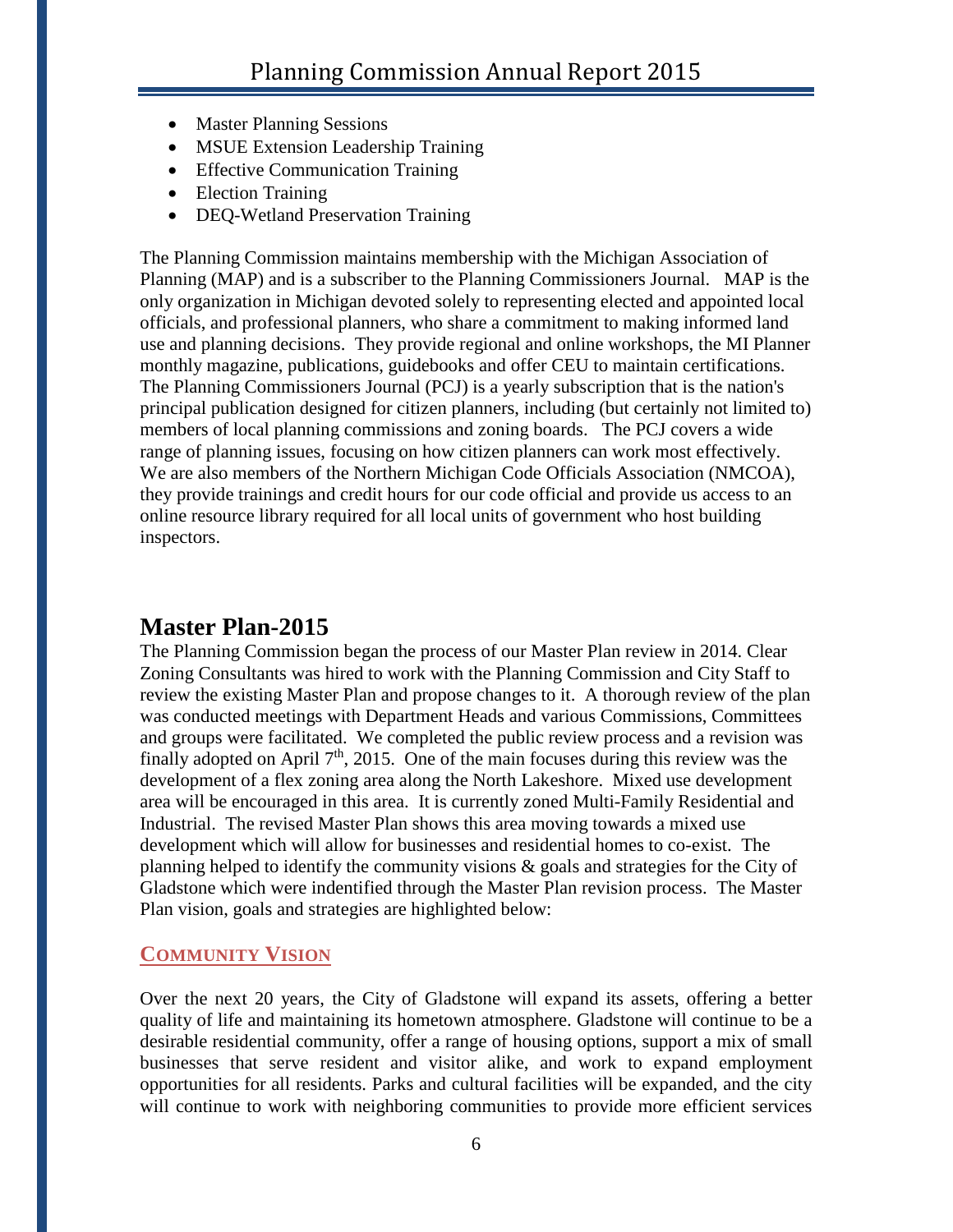and improved facilities. The city will work to maximize the potential of the waterfront.

#### **GOAL 1: REDEVELOP THE WATERFRONT IN A WAY THAT STRENGTHENS THE CITY'S CONNECTION TO THE LAKE AND MAINTAINS PUBLIC ACCESS TO THE WATER.**

a. Establish a 100-foot walkway/greenbelt along all city-owned lakefront

b. Develop zoning regulations and consider development incentives that support the creation of walkways and greenbelts along the shore for all future private developments

c. Develop vacant land on the waterfront

i. Identify targeted locations for redevelopment

ii. Create a plan for development of a district on the large vacant waterfront area that supports connections to downtown and access to the waterfront

iii. Support the development plan with revisions to the Zoning Ordinance

d. Develop screening standards for legacy industrial uses on the waterfront

e. Promote mixed-use development along North Lake Shore Drive that will not compete with the downtown district

i. Amend the Zoning Ordinance and map to support this style of development

# **GOAL 2: DEVELOP DOWNTOWN GLADSTONE INTO A REGIONAL SHOPPING**

**DESTINATION.**

a. Support specialty retailing

b. Improve wayfinding signage on US 2/41 and M-35 directing people to downtown

c. Support Downtown Development Authority

i. Continue DDA façade improvement program

ii. Streetscape improvements, including greening and crosswalks

d. Promote residential and office uses on upper stories of downtown buildings

e. Continue to push for a left turn signal on southbound US 2/41 at 4th Avenue

f. Consider ways to promote Gladstone outside of Delta County

g. Create a link between the waterfront and downtown

i. Further develop non-motorized corridor on  $10<sup>th</sup>$  Street

#### **GOAL 3: DEVELOP GLADSTONE'S BUSINESS ENVIRONMENT TO ENCOURAGE INDUSTRY, EXPAND THE JOB MARKET, DIVERSIFY THE LOCAL ECONOMY, AND FOSTER COMMERCE.**

a. Attract new industry

b. Retain and expand existing industry

c. Develop tourism industry

i. Emphasize recreation opportunities (local and regional) and natural assets

d. Improve off-street parking facilities regulations

e. Improve access to businesses along US-2/41

f. Develop a zoning map and districts that create distinct yet complementary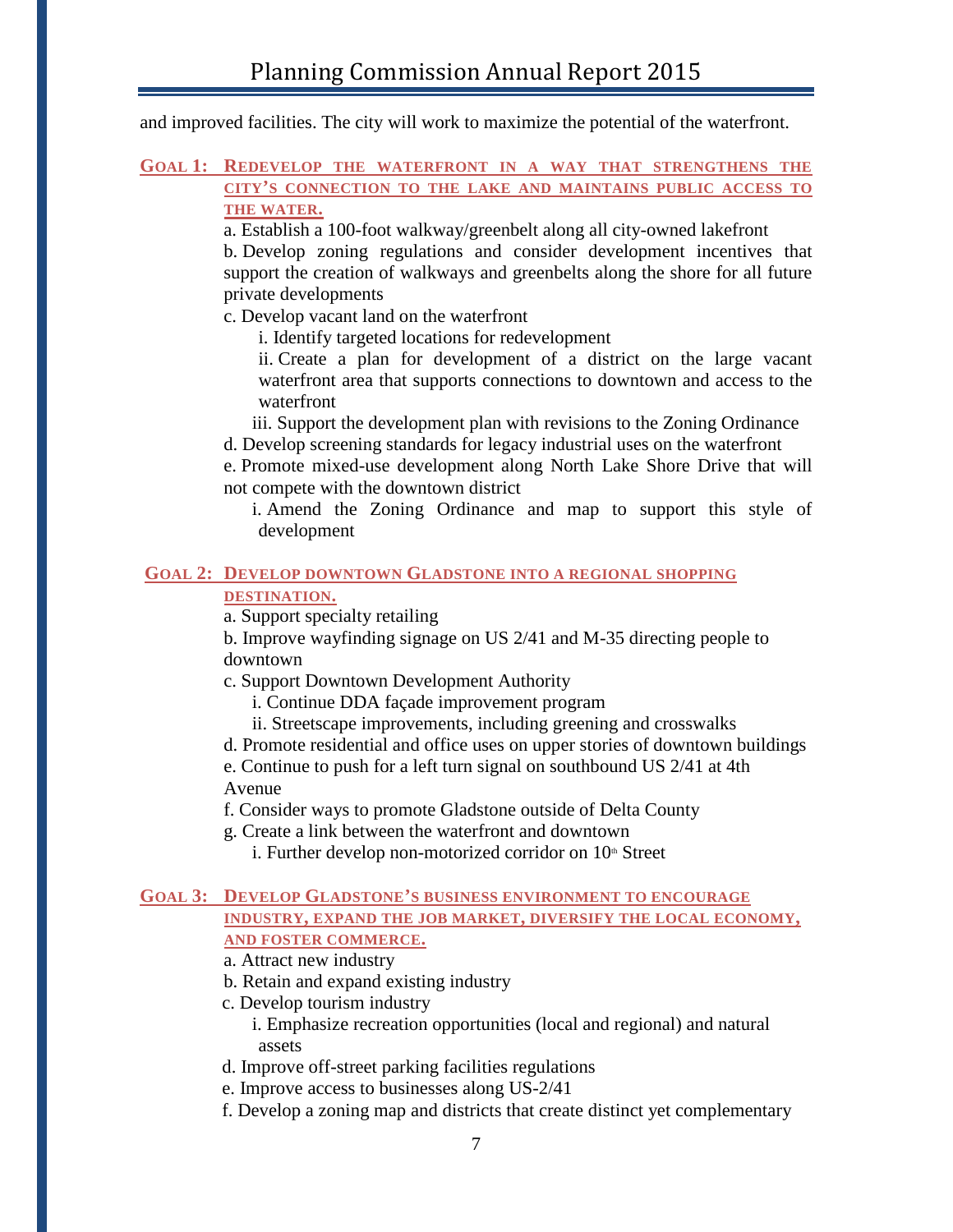commercial districts in the downtown and along US-2/41

#### **GOAL 4: PLAN FOR FUTURE RESIDENTIAL DEVELOPMENT IN A WAY THAT MAKES GLADSTONE ATTRACTIVE TO POTENTIAL NEW RESIDENTS FROM ALL WALKS OF LIFE.**

a. Expand the range of housing options

i. Amend the Zoning Ordinance to allow for a variety of single and multifamily residential uses, as well as mixed-use structures in appropriate areas

- b. Maintain and rehabilitate existing housing stock
	- i. Continue seeking funding through state and federal agencies such as MSHDA (Michigan State Housing Development Authority) to continue Homeowner & Rental Rehabilitation Programs
- c. Plan for open space in future subdivisions
	- i. Develop a Conservation Subdivision section for the Zoning Ordinance

### **GOAL 5: DEVELOP THE CITY'S RECREATION OPTIONS FOR LOCALS AND VISITORS.**

a. Continue implementation of the city's 2013 Recreation Plan

b. Create a system of neighborhood recreation facilities, and link it together to the extent possible

- c. Continue to improve the waterfront
- d. Develop a year-round recreation environment
- e. Promote Gladstone's "Walleye Capital of the World" status

#### **GOAL 6: IMPROVE NON-MOTORIZED TRANSPORTATION OPTIONS, CONNECTIVITY, AND STREETSCAPES ACROSS THE CITY**.

- a. Develop a comprehensive Complete Streets plan
- b. Improve connectivity between the bluff and the rest of the city i. Address the rail crossing on Blackwell

### **GOAL 7: PLAN FOR LONG-TERM SUSTAINABILITY AND PROVISION OF CITY SERVICES.**

- a. Plan for the managed extension of public water and sanitary sewer
- b. Develop a street maintenance plan
- c. Create alternative energy production opportunities
	- i. Develop zoning regulations for solar and wind energy systems
- d. Adopt best practices for stormwater management
- e. Develop a comprehensive Capital Improvement Plan
	- i. Include the existing Water Department CIP

### **Implementation Program**

Implementation approaches to the goals and recommendations of the master plan are outlined on the following pages. These strategies constitute actions or series of actions that can be taken to reach a stated objective, after which the work will typically change to achieve a follow-up objective.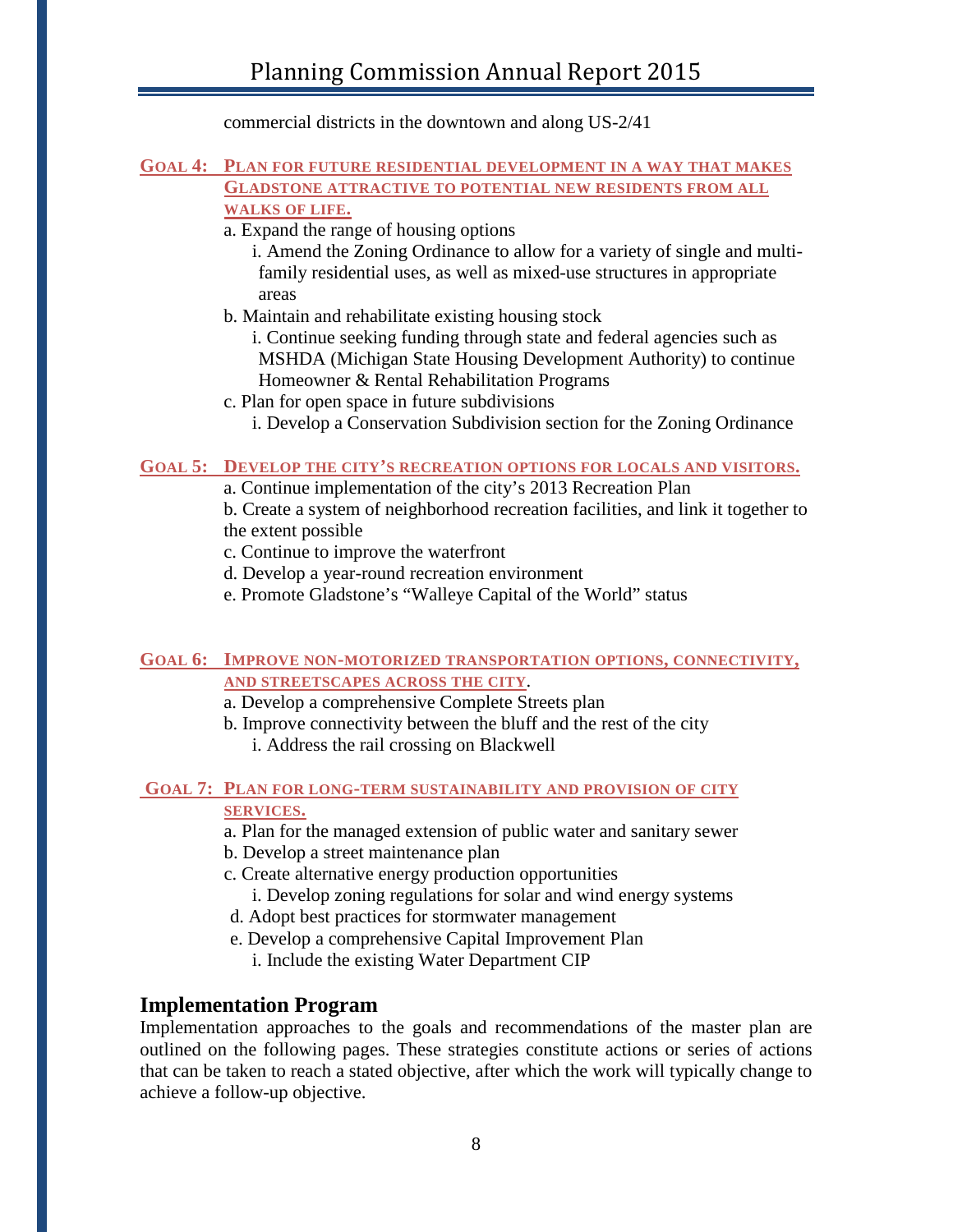| Objective                                                                          | <b>Strategy</b>                                                                                                                                                                                               | <b>Priority</b> | <b>Timeframe</b> |
|------------------------------------------------------------------------------------|---------------------------------------------------------------------------------------------------------------------------------------------------------------------------------------------------------------|-----------------|------------------|
|                                                                                    | Goal 1: Waterfront Redevelopment. Strengthen the city's connection to the lake.                                                                                                                               |                 |                  |
|                                                                                    | Establish a 100-foot walkway/greenbelt along all<br>city-owned waterfront.                                                                                                                                    |                 | Mid-term         |
| Preserve public access to<br>the water.                                            | Consider incentives to opening access to the<br>privately owned lakefront.                                                                                                                                    |                 | Mid-term         |
|                                                                                    | Develop regulations to preserve water access in<br>future development.                                                                                                                                        |                 | Mid-term         |
|                                                                                    | Identify targeted locations for redevelopment.                                                                                                                                                                |                 | Near-term        |
| Plan for development of<br>vacant waterfront property.                             | Create a plan for development of a district on the<br>waterfront<br>large<br>vacant<br>area<br>that<br>supports<br>connections to downtown and access to the<br>waterfront, including a regulatory framework. |                 | Mid-term         |
|                                                                                    | Support the development plan with revisions to the<br>Zoning Ordinance.                                                                                                                                       |                 | Mid-term         |
| Promote harmony between<br>industrial and non-industrial<br>uses on the lakefront. | Develop screening standards for industrial uses.                                                                                                                                                              |                 | Near-term        |
| Understand potential<br>the waterfront.                                            | Inventory property disposition, site history, and<br>challenges to development of public attitudes toward potential projects on the site                                                                      |                 | Near-term        |

| <b>Objective</b>                                                    | <b>Strategy</b>                                                                                       | <b>Priority</b> | <b>Timeframe</b>       |
|---------------------------------------------------------------------|-------------------------------------------------------------------------------------------------------|-----------------|------------------------|
|                                                                     | Goal 2: Downtown Gladstone. Develop downtown into a regional shopping destination.                    |                 |                        |
| Nurture a mix of specialty                                          | Develop a business recruitment strategy and action<br>plan, including a business recruitment package. |                 | Mid-term               |
| and anchor businesses that<br>serve both residents and<br>visitors. | Allow innovative uses such as shared kitchens,<br>pop-ups, and entrepreneurship incubators.           |                 | Near-term<br>Near-term |
|                                                                     | Explore property owner/business owner interest in<br>establishing a Business Improvement District.    |                 | Near-term              |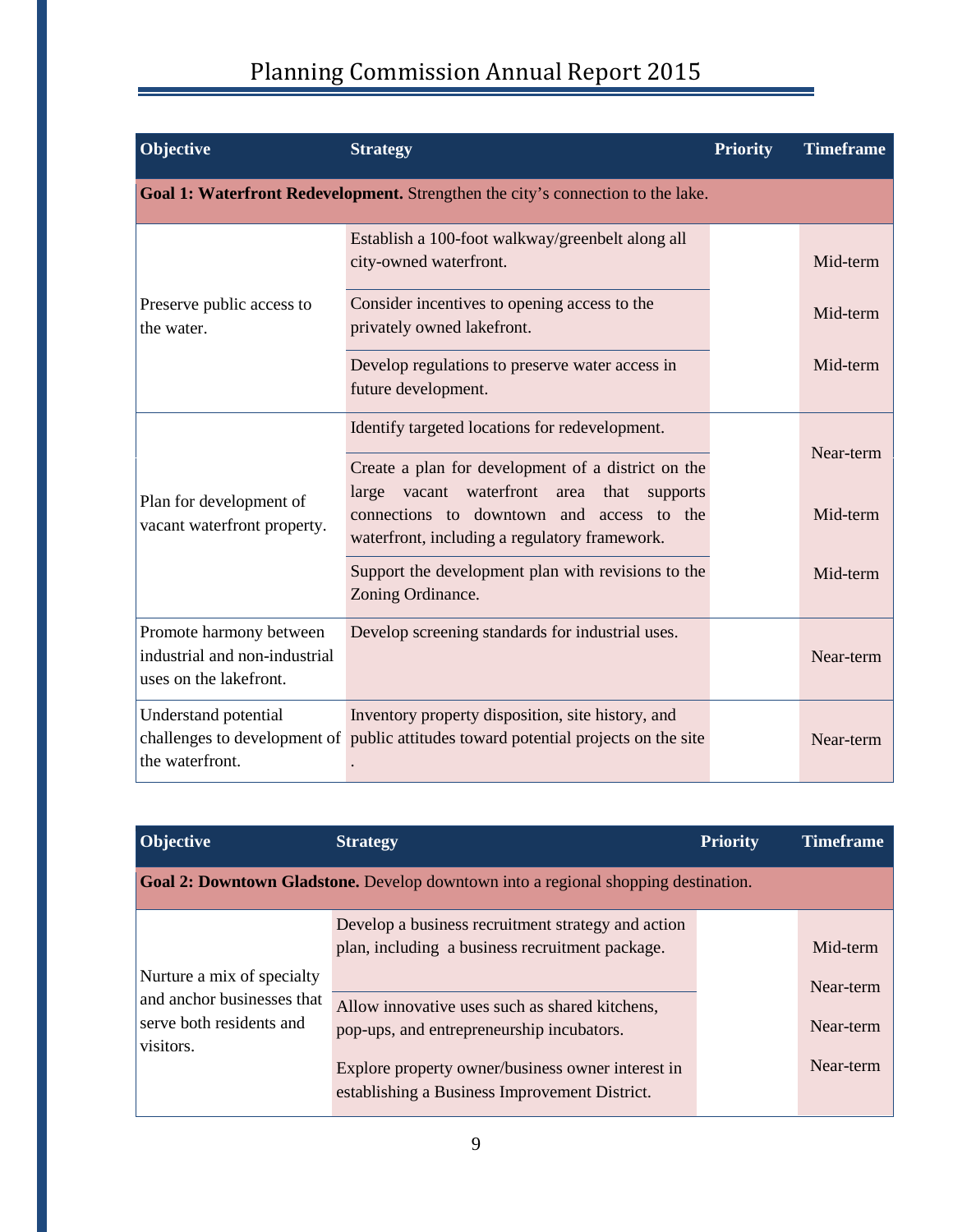|                                                              | Develop online and print tools to promote<br>awareness of downtown businesses.                                                    |           |
|--------------------------------------------------------------|-----------------------------------------------------------------------------------------------------------------------------------|-----------|
| Promote upper floor                                          | Seek capital to fund matching loans for life safety<br>and other upper floor improvements that enable<br>residential conversions. | Mid-term  |
| residential.                                                 | Promote upper floor redevelopment to downtown<br>property owners, highlighting financial benefits.                                | Mid-term  |
| Improve gateways to                                          | Consider a similar project to the 10th Street<br>improvements on Delta Avenue.                                                    | Long-term |
| downtown.                                                    | Pursue the wayfinding plan found later in this<br>chapter.                                                                        | Near-term |
|                                                              | Goal 3: Economic Base. Encourage industry, expand the job market, diversify, and foster commerce.                                 |           |
|                                                              |                                                                                                                                   |           |
|                                                              | Develop a schedule of retention visits to all<br>industrial tenants in the city.                                                  | Near-term |
| Expand job opportunities                                     | Consider acquiring additional vacant industrial<br>sites.                                                                         | Near-term |
| industry through<br>attraction, retention, and<br>expansion. | Streamline approval processes for upgrades and<br>expansions to existing facilities.                                              | Mid-term  |
|                                                              | Actively market industrial properties via the<br>MEDC and to trade groups.                                                        | Near-term |
| Promote harmonious                                           | Improve off-street parking regulations.                                                                                           | Mid-term  |

| Objective                             | <b>Strategy</b>                                                                     | <b>Priority</b> | <b>Timeframe</b> |
|---------------------------------------|-------------------------------------------------------------------------------------|-----------------|------------------|
|                                       | <b>Goal 4: Residential Development.</b> Make Gladstone attractive to new residents. |                 |                  |
| Shore up future population<br>levels. | Market the city as a family-friendly place with<br>excellent schools.               |                 | Near-term        |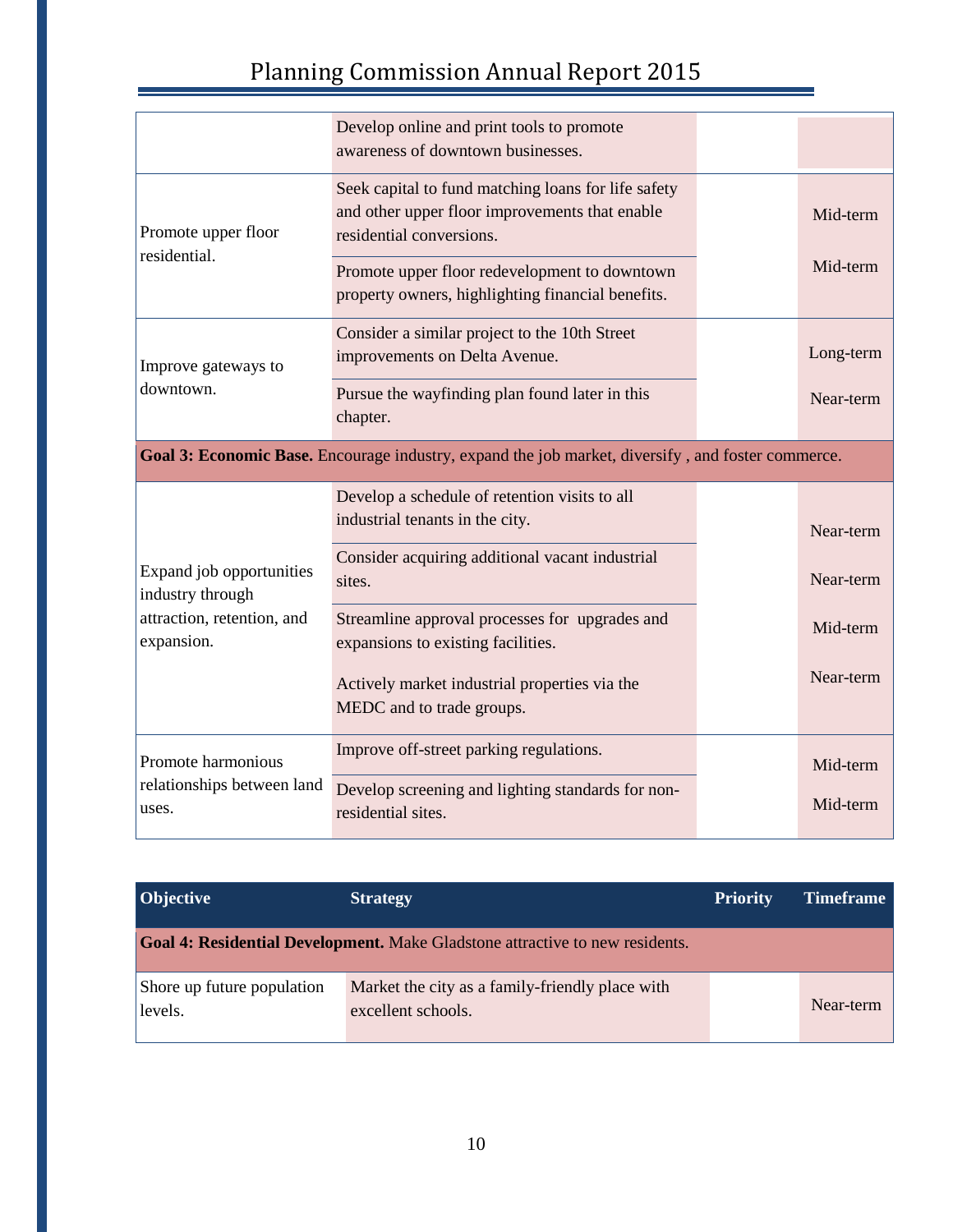| Accommodate the city's<br>growing senior population.    | Enable residential retrofits for accessibility and<br>plan for a diversity of housing styles. Adopt<br>standards for adult foster care.                                                                 | Near-term |
|---------------------------------------------------------|---------------------------------------------------------------------------------------------------------------------------------------------------------------------------------------------------------|-----------|
| Expand the range of housing<br>options.                 | Amend the Zoning Ordinance to allow for a variety<br>of single and multi-family residential uses, as well<br>as mixed-use structures in appropriate areas, as<br>determined by the Planning Commission. | Mid-term  |
|                                                         | Re-establish the city's Homeowner & Rental<br>Rehabilitation programs.                                                                                                                                  | Mid-term  |
| Maintain and rehabilitate<br>existing housing stock.    | Enhance code enforcement for residential<br>properties, emphasizing vacant homes.                                                                                                                       | Near-term |
|                                                         | Develop a set of neighborhood beautification<br>awards.                                                                                                                                                 | Near-term |
| Plan for open space in future<br>subdivisions.          | Adopt fuller standards for open space subdivisions.                                                                                                                                                     | Mid-term  |
|                                                         |                                                                                                                                                                                                         |           |
|                                                         | Goal 5: Environment & Recreation. Develop recreation for locals and visitors, consider natural spaces.                                                                                                  |           |
| Develop a year-round<br>recreation environment.         | Pursue grants to execute the city's adopted<br>recreation plan.                                                                                                                                         | Near-term |
| Plan for the future of<br>undeveloped land in the city. | Establish a public input process for developing a<br>vision regarding whether and how to develop<br>remaining natural spaces within the city.                                                           | Mid-term  |
| Protect the city's water<br>assets.                     | Adopt stormwater management best practices, as<br>outlined by the EPA.                                                                                                                                  | Long-term |
|                                                         | Goal 6: Complete Streets. See the Complete Streets plan later in this chapter.                                                                                                                          |           |
| <b>Goal 7: Sustainability and Services.</b>             |                                                                                                                                                                                                         |           |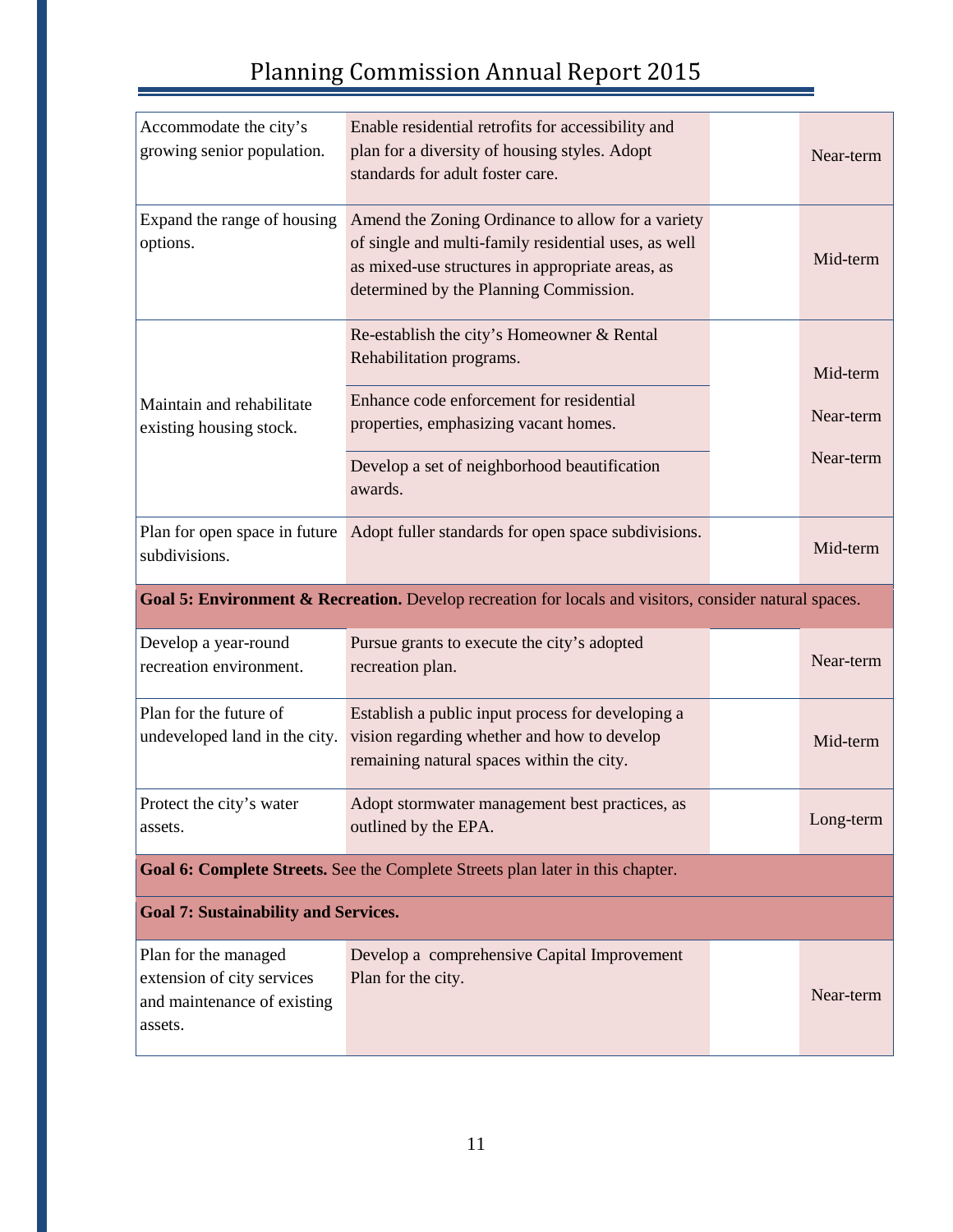### **Marketing & Wayfinding Strategies**

Marketing the city is a key to expanding the tourism industry, and can also support expansion of retail options and the commercial and industrial job base. Improving wayfinding and directional signage in the city strongly complements a good marketing plan by making the city easy to navigate for visitors.

| Objective                                                                                                                            | <b>Strategy</b>                                                                                                                                                                                                                                      | <b>Priority</b> | <b>Timeframe</b> |
|--------------------------------------------------------------------------------------------------------------------------------------|------------------------------------------------------------------------------------------------------------------------------------------------------------------------------------------------------------------------------------------------------|-----------------|------------------|
| <b>Marketing</b>                                                                                                                     |                                                                                                                                                                                                                                                      |                 |                  |
| <b>Promote Gladstone</b>                                                                                                             | Build on the city's "Walleye Capital of the World"<br>status to attract sportsmen.                                                                                                                                                                   |                 |                  |
| outside of Delta County.                                                                                                             | Develop the city's complementary "Year-Round<br>Playground" message to highlight the wide range<br>of other recreation opportunities the city offers.                                                                                                |                 |                  |
| Attract families to live in                                                                                                          | Promote the city's recreation options and strong<br>school system.                                                                                                                                                                                   |                 |                  |
| the city.                                                                                                                            | Position Gladstone as a community that promotes<br>healthy outdoor living.                                                                                                                                                                           |                 |                  |
| Bring higher-income jobs<br>to the city.                                                                                             | Leverage the fact that Gladstone residents are on<br>average more highly educated than other residents<br>of the region.                                                                                                                             |                 |                  |
| <b>Wayfinding</b>                                                                                                                    |                                                                                                                                                                                                                                                      |                 |                  |
| Highlight the location of<br>downtown Gladstone and<br>the city's many recreation<br>facilities to travelers on<br>M-53 and US-2/41. | Work with MDOT and other relevant agencies to<br>determine the best locations for directional signage;<br>develop a style acceptable to the road agencies that<br>will stand out to drivers passing through the area.                                |                 | Near-term        |
|                                                                                                                                      | Inventory the important sites and districts in the<br>city that might benefit from signage guiding<br>visitors to them.                                                                                                                              |                 |                  |
| Develop a system of in-<br>town wayfinding and<br>directional signage.                                                               | Identify locations where wayfinding signs are<br>appropriate and determine the destinations to place<br>on each sign. As a first step, consider using a free<br>service such as walkyourcity.org to gauge the<br>effectiveness of signage locations. |                 | Near-term        |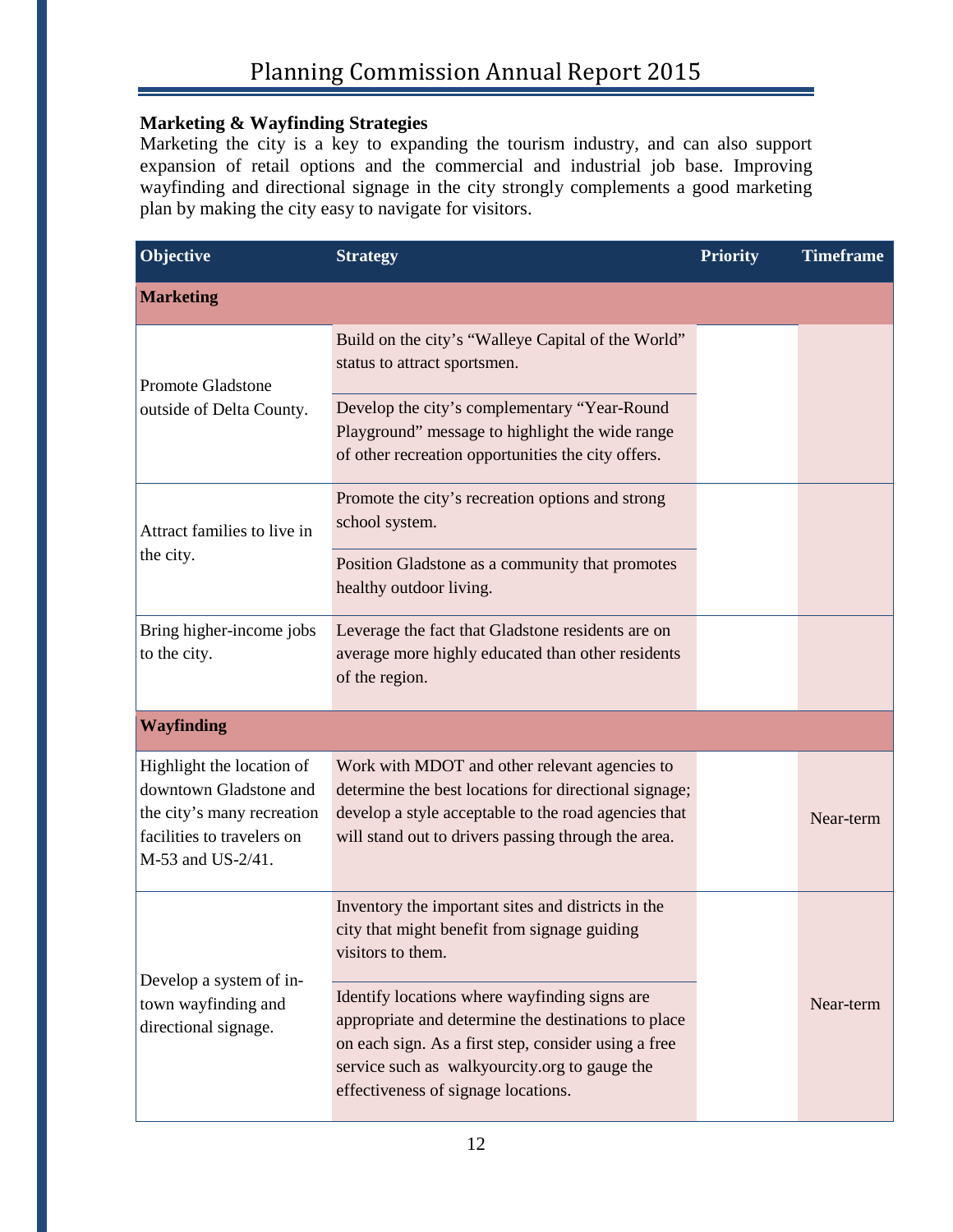Place a map with walking distances in an appropriate location downtown.

### **Complete Streets Strategy**

Gladstone's goal is to provide safe, efficient and well-maintained roadways that accommodate all modes of transportation throughout the city. These Complete Streets implementation strategies offer several methods for working toward this goal.

| Objective                                                                                     | <b>Strategy</b>                                                                                                                                                                             | <b>Priority</b> | <b>Timeframe</b> |
|-----------------------------------------------------------------------------------------------|---------------------------------------------------------------------------------------------------------------------------------------------------------------------------------------------|-----------------|------------------|
| Determine how best to apply<br>Complete Streets principles in<br>different areas of the city. | Identify road types and develop a set of standards<br>for non-motorized accommodations on each type.                                                                                        |                 | Near-term        |
| Ensure equal access for all<br>users in new developments.                                     | Develop Complete Streets guidelines for new<br>developments, including those that may occur in<br>areas designated FLEX.                                                                    |                 | Near-term        |
| Plan for the long-term                                                                        | Develop guidelines for the rebuilding of existing<br>roadways in a manner that accommodates all users<br>and modes.                                                                         |                 | Mid-term         |
| accommodation of all road<br>users.                                                           | Set traffic volume thresholds for the addition of<br>paved shoulders, shared lane markings, bike lanes,<br>off-street paths, lighted crossings, and other non-<br>motorized accommodations. |                 | Long-term        |
| Educate drivers, bicyclists, and<br>pedestrians about road users'<br>duty to share.           | Produce small handouts to distribute at City Hall<br>and to driver's education students in the city.                                                                                        |                 | Near-term        |
| Publicize the city's non-<br>motorized network                                                | Combine the snowmobile and parks & trails maps<br>with other information to make a comprehensive<br>online & print brochure.                                                                |                 | Mid-term         |
| Increase safety on city roads                                                                 | Establish bike routes marked with signs to focus<br>bicycle travel onto the most appropriate roads;<br>include a Downtown-Van Cleve connector.                                              |                 | Mid-term         |
| for bicyclists.                                                                               | Continue developing the off-street path network.<br>Maintain shoulders on higher-speed roads.                                                                                               |                 |                  |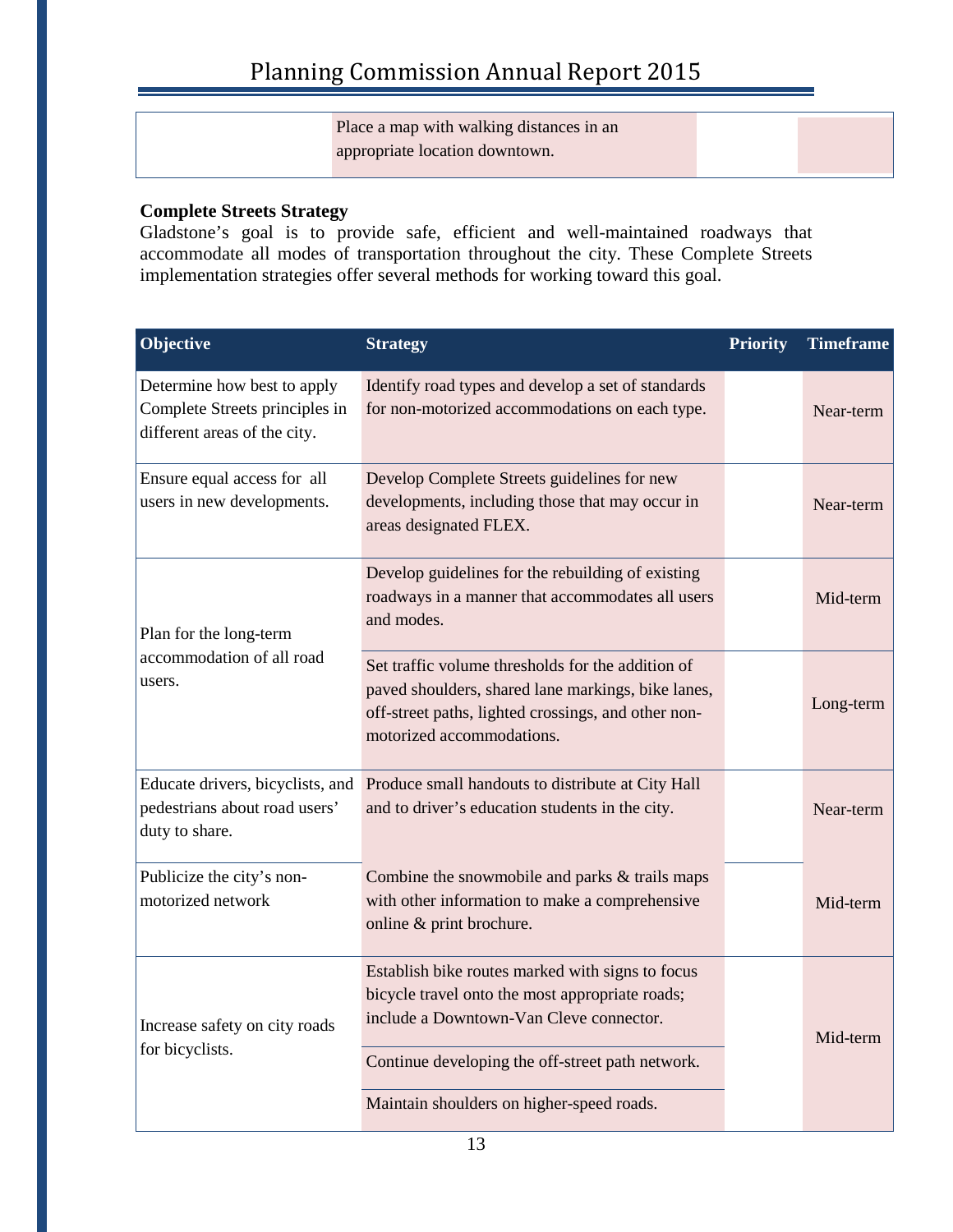|                                | Study the most feasible routes for future pathways,<br>considering connections to other non-motorized | Mid-term |
|--------------------------------|-------------------------------------------------------------------------------------------------------|----------|
| Establish or improve           | facilities.                                                                                           |          |
| connections to regional trails |                                                                                                       |          |
| and neighboring communities.   | Establish a public engagement process to study                                                        |          |
|                                | routes and secure buy-in from owners whose                                                            | Mid-term |
|                                | property falls along potential routes.                                                                |          |

| Objective                  | <b>Strategy</b>                                                                                                                              | <b>Priority</b> | <b>Timeframe</b> |
|----------------------------|----------------------------------------------------------------------------------------------------------------------------------------------|-----------------|------------------|
| options.                   | Improve secure bicycle parking Work with businesses and Parks & Rec to<br>determine the best locations and funding<br>partnerships.          |                 | Near-term        |
| Enhance pedestrian safety. | Stripe intersections with high-visibility<br>crosswalks; use a distinctive style downtown to<br>distinguish the district.                    |                 | Near-term        |
| Improve accessibility.     | Identify those few curbs not yet compliant with<br>ADA regulations; schedule installation of<br>ramps as part of a Capital Improvement Plan. |                 | Mid-term         |

### **FUTURE ACTIVITY:**

The text below outlines and prioritizes Zoning Ordinance amendments as taken from our Master Plan revision process.

### Establishing New Districts

Many of the districts in the city's current Zoning Ordinance contain the seeds of the new zoning classifications envisioned in the Master Plan. However, the Future Land Use Plan outlined zoning classifications that would, when implemented, guide the development of much more distinct districts within the city. Implementation of the Future Land Use Map proceeds in five steps:

- 1. Identifying the desired standards for each district.
- 2. Drafting standards for each district, including any needed graphics.
- 3. Holding a public hearing on the draft standards.
- 4. Adoption of the standards.
- 5. Changing the zoning map.

Step 5 is crucial to conveying to developers what the city hopes to be in the future. The individual Future Land Use Plan pages of the Master Plan outline some specific recommendations for future district standards.

#### New Provisions

Gladstone's electrical utility has some progressive capabilities, including metering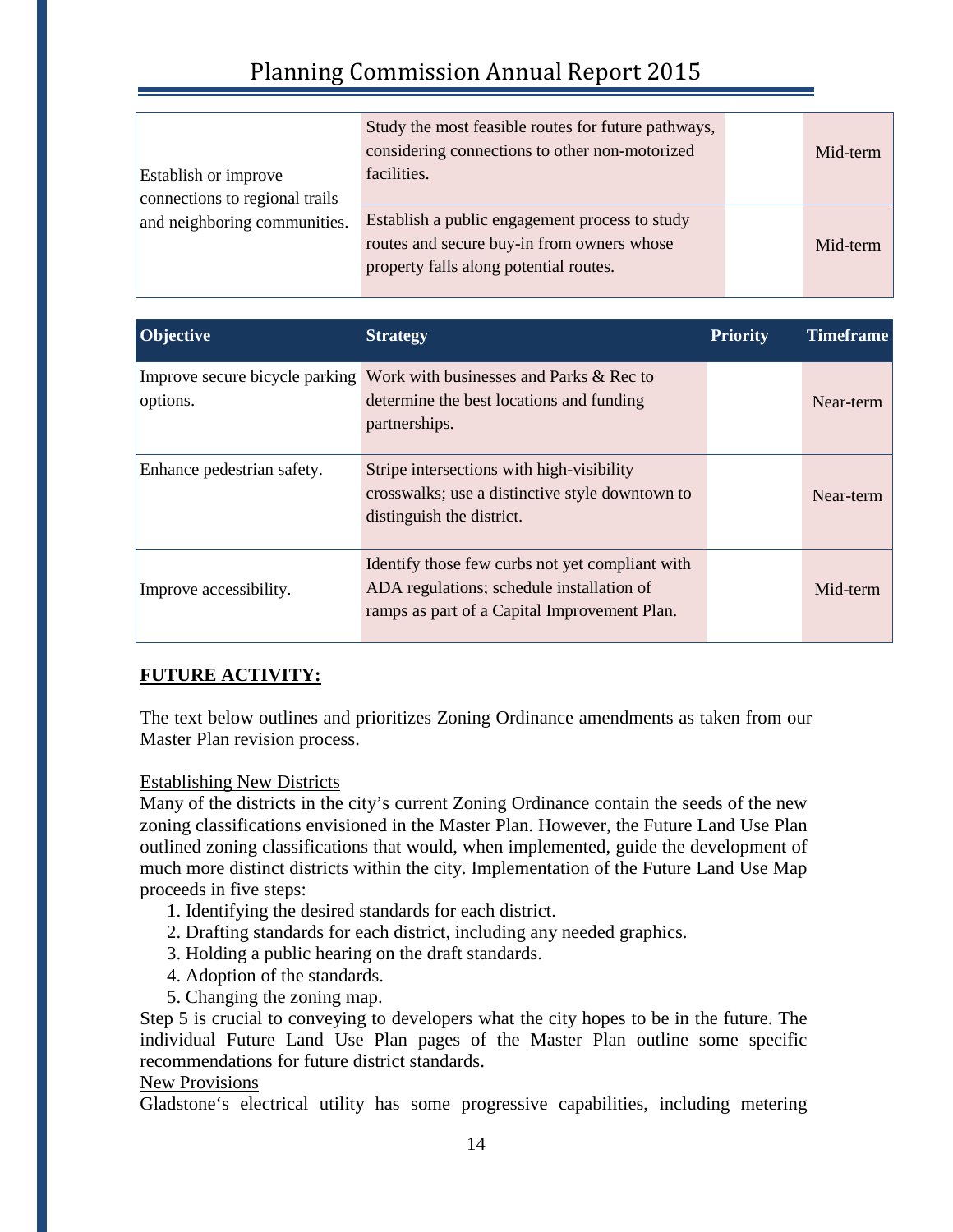capabilities for numerous types of renewable energy systems. Certain of these systems, such as wind energy conversion and solar collectors, require the construction of on-site infrastructure. The city should consider adopting standards for these uses.

If the city decides that certain of its woodland and wetland areas should be maintained in their natural state rather than developed, conservation or natural resource protection overlays can be a useful tool to accomplish this.

Screening standards for industrial uses can dramatically improve the aesthetic environment of the city, especially along the waters edge. Some existing industrial uses will be non-conforming after adoption of such standards, and the city can work with these property owners to determine a course of action for improved screening. This may include pursuing funding for plantings.

The establishment of the CBD Central Business District zoning classification is intended to provide the city with an opportunity to differentiate the commercial uses and intent of this area from the more general uses currently provided for in the B-2 classification; the B-1 classification is not used on the city's current zoning map.

#### Broader Changes to the Zoning Ordinance

Generally, the current Zoning Ordinance lacks strong site standards for landscaping, screening, lighting, flexibility for off-street parking, and building materials. The city may decide that in some of these areas additional standards are not appropriate, but in many cases even a few simple provisions to give stronger guidance to developers could go very far in improving the city's overall appearance. Additional regulation needn't be anti-development, and in fact a well-crafted regulation can help promote development by ensuring predictability and giving a developer confidence that the quality of subsequent development will match the quality of his or her project.

The ordinance also does not provide standards for the majority of uses permitted in the city, either as principal uses or as conditional uses. Special land uses in particular should be governed by clear standards.

In general, incorporating more visual aids and performing some minor reorganization, such as collecting use standards in one section and site standards in another, or relocating all definitions to one section where currently some appear in other parts of the ordinance, could help make the ordinance easier for potential developers to navigate and use. Design standards and provisions for publicly accessible space may be appropriate for the FLEX districts.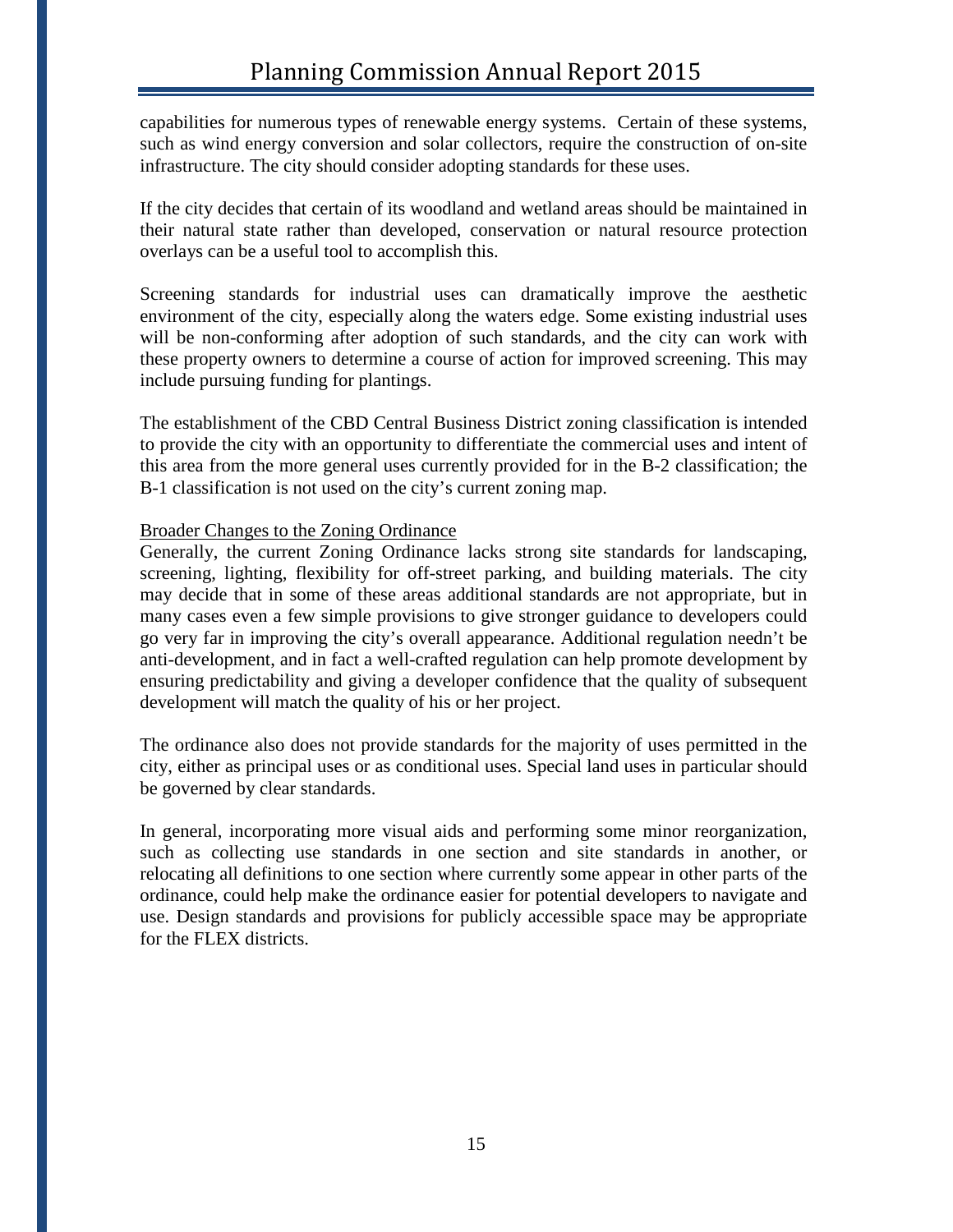# **Redevelopment Ready Community (RRC) Strategy/Plan**

During the RRC assessment the following strategies were cited as "not complete" and need to be addressed to be considered an RRC community. These strategies will be focused on over the next year. Many other RRC stratagies are completed and are not listed here. The items listed below were identified as not completed during the assessment process.

| <b>Expectation – Redevelopment Strategy</b>                                                                                                    | <b>Steps to Completion</b>                                                                                             | Deadline |
|------------------------------------------------------------------------------------------------------------------------------------------------|------------------------------------------------------------------------------------------------------------------------|----------|
| Has the governing body adopted a master<br>plan in the past five years?                                                                        | CC to Adopt by Resolution                                                                                              | 4/15/16  |
| Is progress on redevelopment strategy/plan<br>implementation, barriers and<br>accomplishments annually reported to the<br>governing body? How? | Quarterly and annual reports                                                                                           | 4/15/16  |
| Has the governing body adopted a CIP that<br>details a minimum of 6 years of projects and<br>improvements?                                     | CIP will be updated to include<br>additional years and organized<br>for prioritized                                    | 4/15/16  |
| Is CIP accessible online?                                                                                                                      | CIP added to website                                                                                                   | 4/15/16  |
| Does the DDA plan identify projects;<br>include estimates project costs and a<br>timeline for completion?                                      | Timelines and priorities will be<br>elaborated upon                                                                    | 5/30/16  |
| Does the community have a public<br>participation plan (PPP) for engaging a<br>diverse set of community stakeholders?                          | Draft and pass PPP. MEDC<br>staff will provide PPP guide<br>and examples. Will<br>incorporate proactive<br>approaches. | 5/30/16  |
| Does the PPP identify key stakeholders,<br>including those not normally at the<br>visioning table?                                             | Will be included in the PPP                                                                                            | 5/30/16  |
| Does the PPP describe public participation<br>methods and the appropriate venue to use<br>each method?                                         | Will be included in the PPP                                                                                            | 5/30/16  |
| If third parties are consulted, do they adhere<br>to the PPP?                                                                                  | Will be included in the PPP                                                                                            | 5/30/16  |
| How does the community demonstrate that<br>public participation efforts go beyond the<br>basic methods?                                        | Will be included in the PPP                                                                                            | 5/30/16  |
| How does the community track success of<br>the various methods?                                                                                | Will be included in the PPP                                                                                            | 5/30/16  |
| How does the community share outcomes of<br>public participation processes?                                                                    | Will be included in the PPP                                                                                            | 5/30/16  |
| How are community participation results<br>communicated in a consistent and<br>transparent manner?                                             | Will be included in the PPP                                                                                            | 5/30/16  |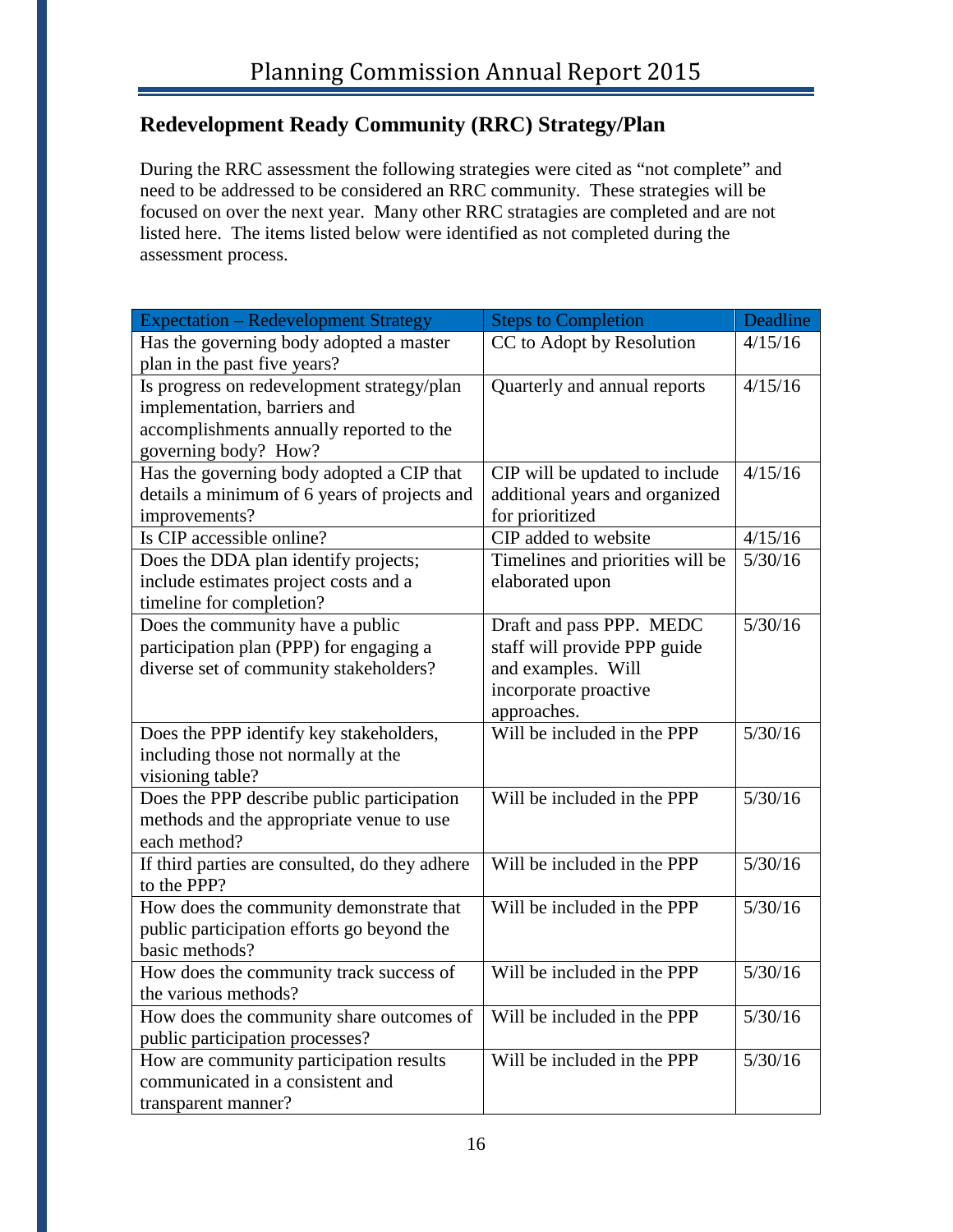| Has the governing body adopted a zoning<br>Work with ClearZoning and           | Spring  |
|--------------------------------------------------------------------------------|---------|
| ordinance that aligns with the goals of the<br>the Planning Commission to      | 2016    |
| develop a flex zone district and<br>current master plan?                       |         |
| re-zone areas along North                                                      |         |
| Shoreline                                                                      |         |
| Has the community reviewed the master<br>Update zoning map to reflect          | Summer  |
| plan's zoning plan to determine if changes<br>changes and re-zoning changes    | 2016    |
| already in effect.<br>to the zoning map or ordinance text are                  |         |
| necessary to implement master plan vision?                                     |         |
| Has the community reviewed the zoning<br>Make sure all future changes          | Fall    |
| district intent statements to ensure they<br>match the land use                | 2016    |
| reflect master plan land use<br>recommendations                                |         |
| recommendations?                                                               |         |
| Does the community understand form-based<br>Beginning to use FBC               | Fall    |
| code (FBC) zoning and has it reviewed the<br>elements in mixed-use             | 2016    |
| zoning ordinance to consider how it might<br>waterfront zone, will look into   |         |
| it for business district.<br>help them achieve their community goals?          |         |
| How does the community zone for areas of<br><b>Complete Streets resolution</b> | Fall    |
| concentrated development, include the place<br>requirements or something       | 2016    |
| making elements as listed in the Best<br>similar should be adopted into        |         |
| Practices?<br>the zoning code to ensure this                                   |         |
| is enforced.                                                                   |         |
| How does the zoning ordinance include<br>Pedestrian friendly codes             | Fall    |
| should be adopted into the<br>standards to improve non-motorized               | 2016    |
| transportation?<br>zoning code.                                                |         |
| How does the community encourage the<br>These along with pedestrian            | Fall    |
| provision of bicycle parking through<br>friendly codes need to                 | 2016    |
| ordinance or guidelines?<br>addressed in new zoning code.                      |         |
| These need to be formalized<br>How does the ordinance provide for              | Fall    |
| pedestrian lighting, traffic calming and<br>into the code, present in master   | 2016    |
| streetscape elements?<br>plan and other grant projects                         |         |
| but not currently required.                                                    |         |
| Start discussion with<br>How does the ordinance consider green                 | Fall    |
| infrastructure standards listed in Best<br>ClearZoning about including         | 2016    |
| Practices?<br>green infrastructure standards                                   |         |
| in Mixed use waterfront                                                        |         |
| district that encourage                                                        |         |
| incorporating some green                                                       |         |
| standards.                                                                     |         |
| This is provided but we need<br>Does the community define and offer            | 2/30/16 |
| conceptual site plan review meetings for<br>to add a point of contact on the   |         |
| website<br>applicants?                                                         |         |
| Does the community have clearly defined<br>Build out website to include        | 2/30/16 |
| expectations posted online, and an internal<br>detailed expectations.          |         |
| requirements checklist to be reviewed at                                       |         |
| conceptual meetings?                                                           |         |
| Does the development review process<br>Build out details, add timelines        | 5/30/16 |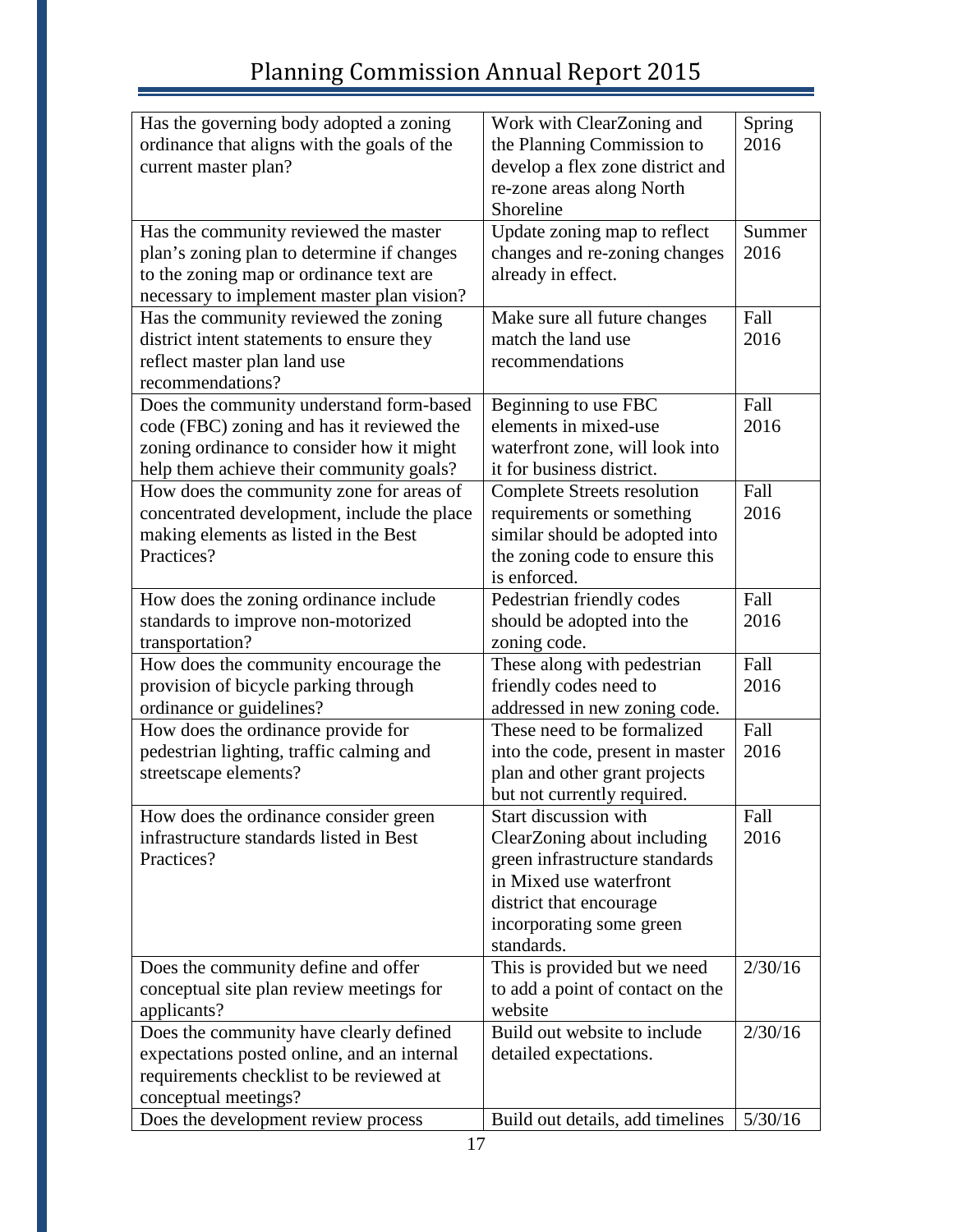| articulate clear roles, responsibilities and                                      | to checklist, create flow chart                              |                |
|-----------------------------------------------------------------------------------|--------------------------------------------------------------|----------------|
| timelines                                                                         | for website                                                  |                |
| Are administrative review standards clearly                                       | Post checklist online,                                       | 5/30/16        |
| articulated?                                                                      | hyperlink appropriate section                                |                |
|                                                                                   | of ordinance                                                 |                |
| Does the community have easy to follow                                            | Add flowcharts where needed                                  | 5/30/16        |
| flowcharts of development requests that                                           | and timelines on flowcharts                                  |                |
| include timelines?                                                                |                                                              |                |
| How does the community assist the                                                 | Provide preplanning meetings                                 | 5/30/16        |
| developer in soliciting input on a proposal                                       | with department heads and                                    |                |
| before site plan approval?                                                        | outline that option on                                       |                |
| <b>Site Plan Review:</b>                                                          | flowchart                                                    |                |
|                                                                                   |                                                              |                |
| Does the community annually review the                                            | Survey those who recently                                    | Fall           |
| successes and challenges with the site plan                                       | complete site plan review.                                   | 2016           |
| review and approval procedures?                                                   |                                                              |                |
|                                                                                   | Survey those who recently                                    |                |
| Does the team reviewing site plans meet to                                        | complete site plan review.                                   |                |
| capture lessons learned and amend the                                             |                                                              |                |
| process accordingly?                                                              | Survey those who recently                                    |                |
|                                                                                   | complete site plan review.                                   |                |
| Does the community's permitting and                                               |                                                              |                |
| inspections staff meet with the development                                       |                                                              |                |
| team to capture lessons learned and amend                                         | Survey those who recently                                    |                |
| the process accordingly?                                                          | complete site plan review.                                   |                |
|                                                                                   |                                                              |                |
| Does the community obtain customer                                                |                                                              |                |
| feedback on the site plan approval and<br>permitting and inspections process and  | Create online guide to include<br>practices.                 |                |
|                                                                                   |                                                              |                |
| integrate changes where applicable?                                               |                                                              |                |
| Does the community maintain an online                                             | Create online guide to include                               |                |
| guide to development that explains policies,                                      | practices.                                                   |                |
| procedures, and steps to obtain approvals?                                        |                                                              |                |
|                                                                                   |                                                              |                |
| Does the online guide to development                                              |                                                              |                |
| include the items listed on page 14 of the                                        |                                                              |                |
| <b>Best Practices?</b>                                                            |                                                              |                |
|                                                                                   |                                                              |                |
|                                                                                   |                                                              |                |
| Does the community provide orientation                                            | Formalize orientation packet,                                | Summer<br>2016 |
| packets to all appointed and elected<br>members of development related boards and | create checklist of required<br>materials for each committee |                |
| commissions?                                                                      |                                                              |                |
| How does the community identify training                                          | Create a tracking mechanism                                  | Summer         |
| needs and track attendance of the governing                                       | for required training to hold                                | 2016           |
|                                                                                   |                                                              |                |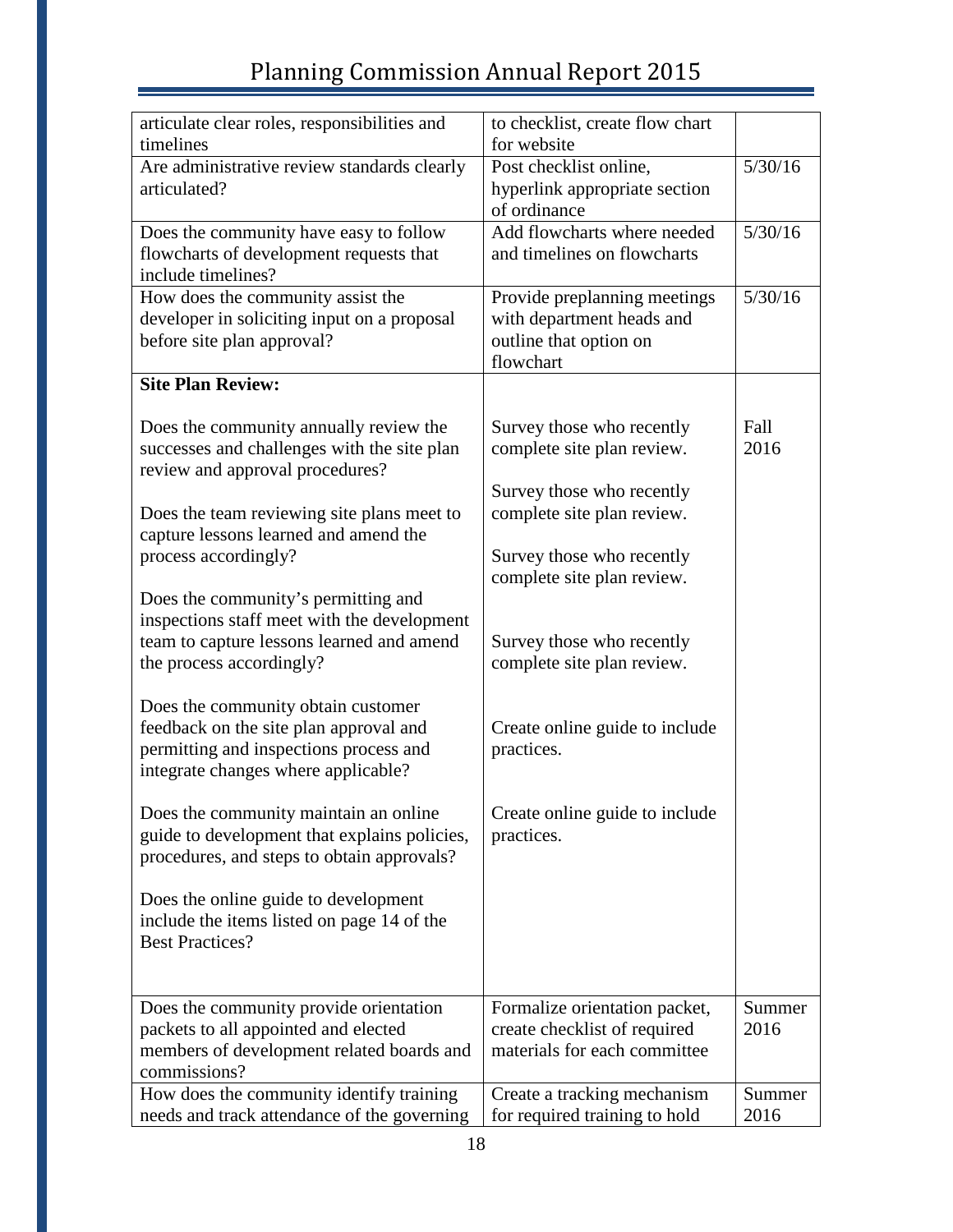| body, boards, commissions and staff?                    | members accountable for                                    |               |
|---------------------------------------------------------|------------------------------------------------------------|---------------|
|                                                         | attending and receiving                                    |               |
|                                                         | training                                                   |               |
| How does the community identify training                | Create tracking mechanism to                               | Summer        |
| that assist in accomplishing stated goals and           | identify gaps in knowledge and                             | 2016          |
| objectives?                                             | opportunities for additional                               |               |
|                                                         | training that may not have<br>been covered in recent years |               |
| Do training participants share information              | Formalize it, require attendees                            | Summer        |
| with those not in attendance?                           | to report back to appropriate                              | 2016          |
|                                                         | group after attending                                      |               |
| Does the community hold collaborative                   | Hold at least one joint meeting                            | <b>Budget</b> |
| work sessions?                                          | per year with City Commission                              | Time          |
|                                                         | and all the boards and                                     | 2016          |
|                                                         | committees.                                                |               |
| Does the community conduct joint trainings              | Hold at least one joint meeting                            | <b>Budget</b> |
| on development topics?                                  | per year with City Commission                              | Time          |
|                                                         | and all the boards and                                     | 2016          |
|                                                         | committees.                                                |               |
| Does the community meet annually to                     | Hold at least one joint meeting                            | <b>Budget</b> |
| review planning, zoning, economic and                   | per year with City Commission                              | Time          |
| redevelopment benchmarks?                               | and all the boards and                                     | 2016          |
|                                                         | committees.                                                |               |
| <b>Redevelopment Ready Sites:</b>                       |                                                            |               |
|                                                         |                                                            |               |
| Does the community maintain an updated                  | Nail down top 3 sites                                      | Spring        |
| list of high priority sites to be redeveloped?          |                                                            | 2016          |
|                                                         |                                                            |               |
| Does the community gather preliminary                   | Complete this for two sites                                |               |
| background information for prioritized                  |                                                            |               |
| redevelopment sites, as found in the best<br>practices? |                                                            |               |
|                                                         |                                                            |               |
| Has the community developed a vision for                | Public Input sessions. City                                |               |
| the priority redevelopment sites that include           | will reach out to MSUE or                                  |               |
| outcomes and specific development criteria?             | USDA RD for TA related to                                  |               |
|                                                         | leading visioning sessions                                 |               |
| Has the community identified champions for              |                                                            |               |
| the redevelopment site?                                 | Develop for two sites                                      |               |
|                                                         |                                                            |               |
| Has the community deemed their priority                 | Proactive elements of the PPP                              |               |
| redevelopment sites controversial? If so,               | will be incorporated into                                  |               |
| how has the community required additional               | visioning for future use of                                |               |
| public engagement?                                      | priority sites                                             |               |
|                                                         |                                                            |               |
| Does the community identify available                   | Loop in banks, local orgs,                                 |               |
| resources and incentives for prioritized                | MEDC CATeam and other                                      |               |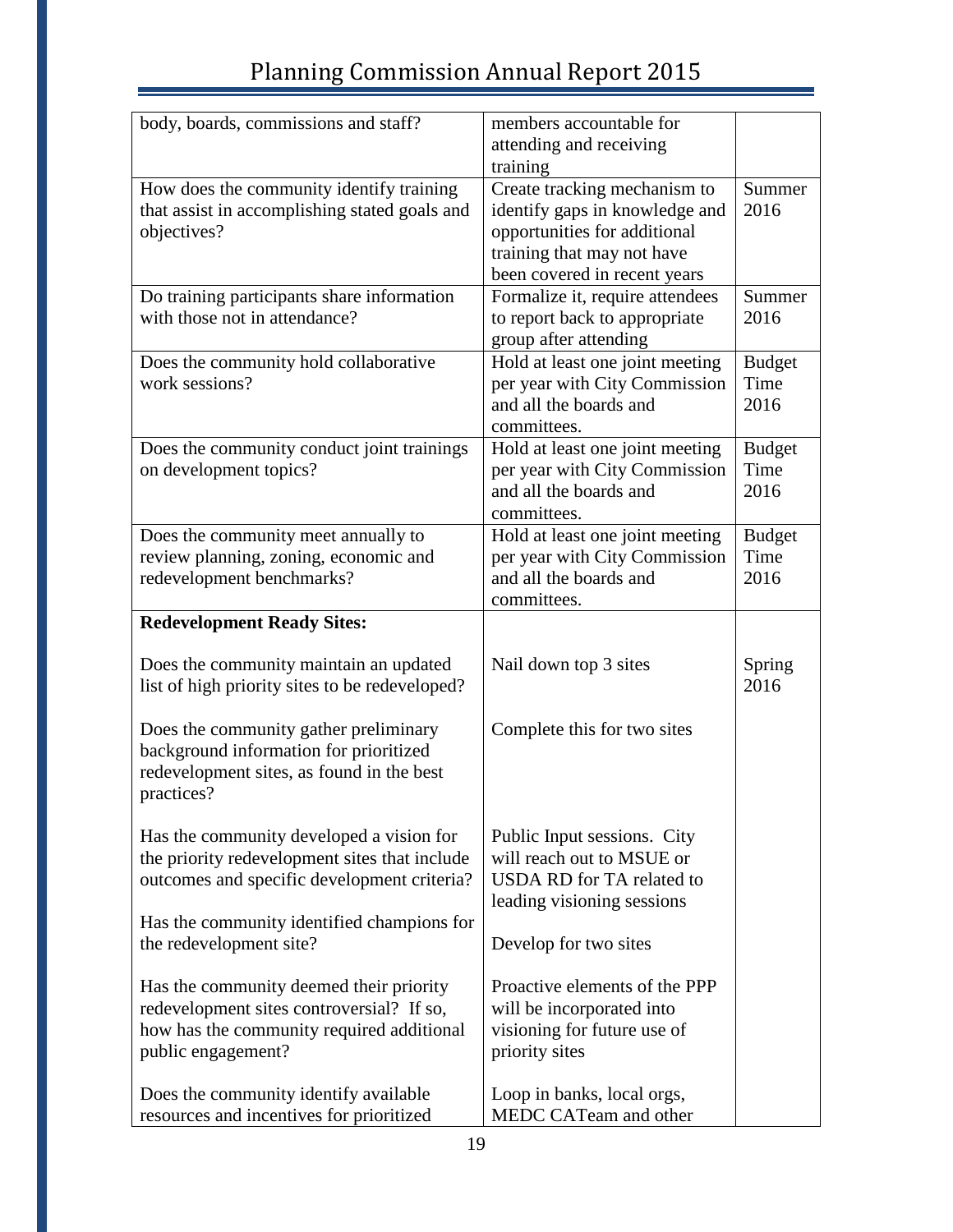| redevelopment sites?                            | entities to ID prospective      |        |
|-------------------------------------------------|---------------------------------|--------|
|                                                 | resources                       |        |
| Has the community determined the level of       |                                 |        |
| support it will give to a project, based on the | Will be completed as part of    |        |
| project meeting the community's vision and      | process above                   |        |
| desired development outcomes?                   |                                 |        |
|                                                 |                                 |        |
| Has the community gathered financial            | Will be completed as part of    |        |
| support from other partners for projects        | process above                   |        |
| including the institutions listed in the Best   |                                 |        |
| Practices?                                      |                                 |        |
| Has the community assembled a "Property"        | RRC team will provide           | Summer |
| Information Package" that includes or           | package sample, City will       | 2016   |
| identifies the criteria listed in the Best      | compile background,             |        |
| Practices?                                      | visioning, and resources for 1  |        |
|                                                 | site minimum                    |        |
| Are the prioritized redevelopment sites         |                                 |        |
| actively marketed?                              |                                 |        |
|                                                 |                                 |        |
| Is the "Property Information Package(s)         |                                 |        |
| accessible online?                              |                                 |        |
| Does the Economic Development strategy          | Review to ensure strategies     | Spring |
| incorporate recommendations for                 | include timelines               | 2016   |
| implementation, including goals, actions,       |                                 |        |
| timelines and responsible parties?              |                                 |        |
| How does the economic development               | Work with Vicki S. to ensure    | Summer |
| strategy coordinate with a regional             | that common strategies are      | 2016   |
| economic development strategy?                  | achieved.                       |        |
| Has the community developed a marketing         | Build out Gladstone-specific    | Spring |
| strategy?                                       | marketing strategy              | 2016   |
| What marketing opportunities and specific       | Note this in marketing strategy | Spring |
| strategies to attract businesses, consumers     |                                 | 2016   |
| and real estate development to the              |                                 |        |
| community have been identified?                 |                                 |        |
| What approaches have been identified to         | Add specific ways to ID         | Spring |
| market priority development sites?              | priority development sites in   | 2016   |
|                                                 | marketing strategy              |        |
| How does the community coordinate               | Note in marketing strategy      | 2016   |
| marketing efforts with local, regional, and     |                                 |        |
| state partners?                                 |                                 |        |
| Does the community's website contain or         | Add RRC link, EDA link and      | Fall   |
| link to information listed in the Best          | other partner organization      | 2016   |
| Practicies?                                     | links. Once created add Guide   |        |
|                                                 | to Development link and ED      |        |
|                                                 | strategies                      |        |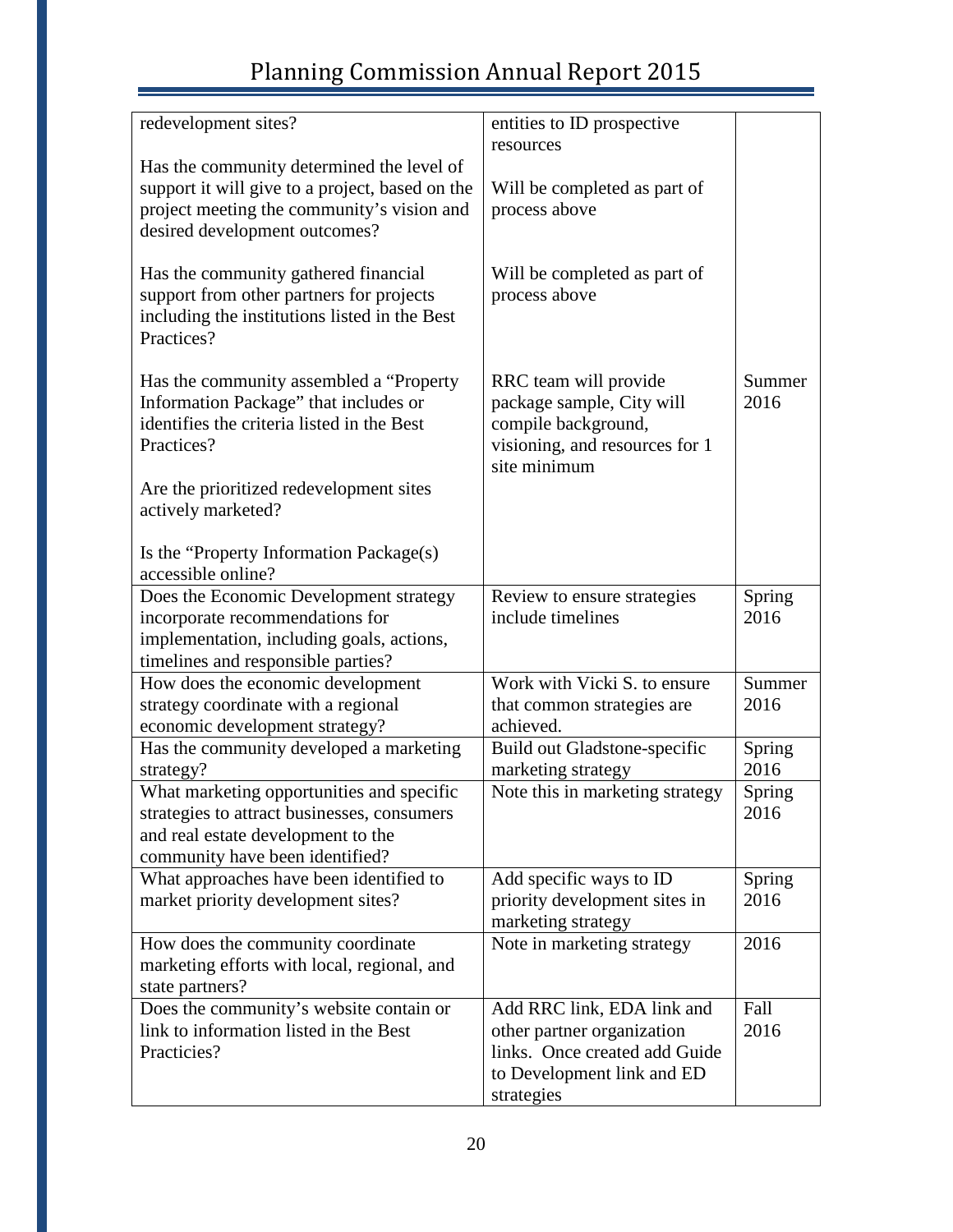### **COMMUNITY DEVELOPMENT DEPARTMENT**

The Community Development department is directed by Renée Barron who is full time and serves as the Zoning Administrator, Community Development Director and Grant Coordinator for special programs.

Jason Lippens and Russell (RJ) Beaver are part-time Code Enforcement Officials and assist in property maintenance issues but are largely responsible for conducting rental inspections. Together they serve approximately 6 hours a week. The City of Gladstone currently has 376 active rentals. Both Jason and RJ work one day a week and completed 132 rental inspections in 2015.

Mike Lindahl is our official building inspector serves approximately four hours a week. This past calendar year we issued 25 building permits in the city, which is lower than last year where we completed 35 building permits. The estimated value of construction added to the city is down from around 2.1 million from last year to just under \$500,000. Value of constructed added to the community are more similar to 2013 where we had construction values report at \$549,250.

Del Johnson, our Property Maintenance Official works closely with Public Safety and various departments to handle property maintenance issues. He handled 354 property maintenance complaints in 2015 which is down from 455 in 2014. Del's position averages 15 hours a week.

Fence permits, sign permits, zoning compliance permits, home occupation permits and some land divisions are also issued through this department.

### **Community Development Staff:**

**Renée Barron, Community Development Director/Zoning Administrator Mike Lindahl, Building Inspector Jason Lippens, Code Enforcement Official Russell Beaver, Code Enforcement Official Del Johnson, Property Maintenance Code Official**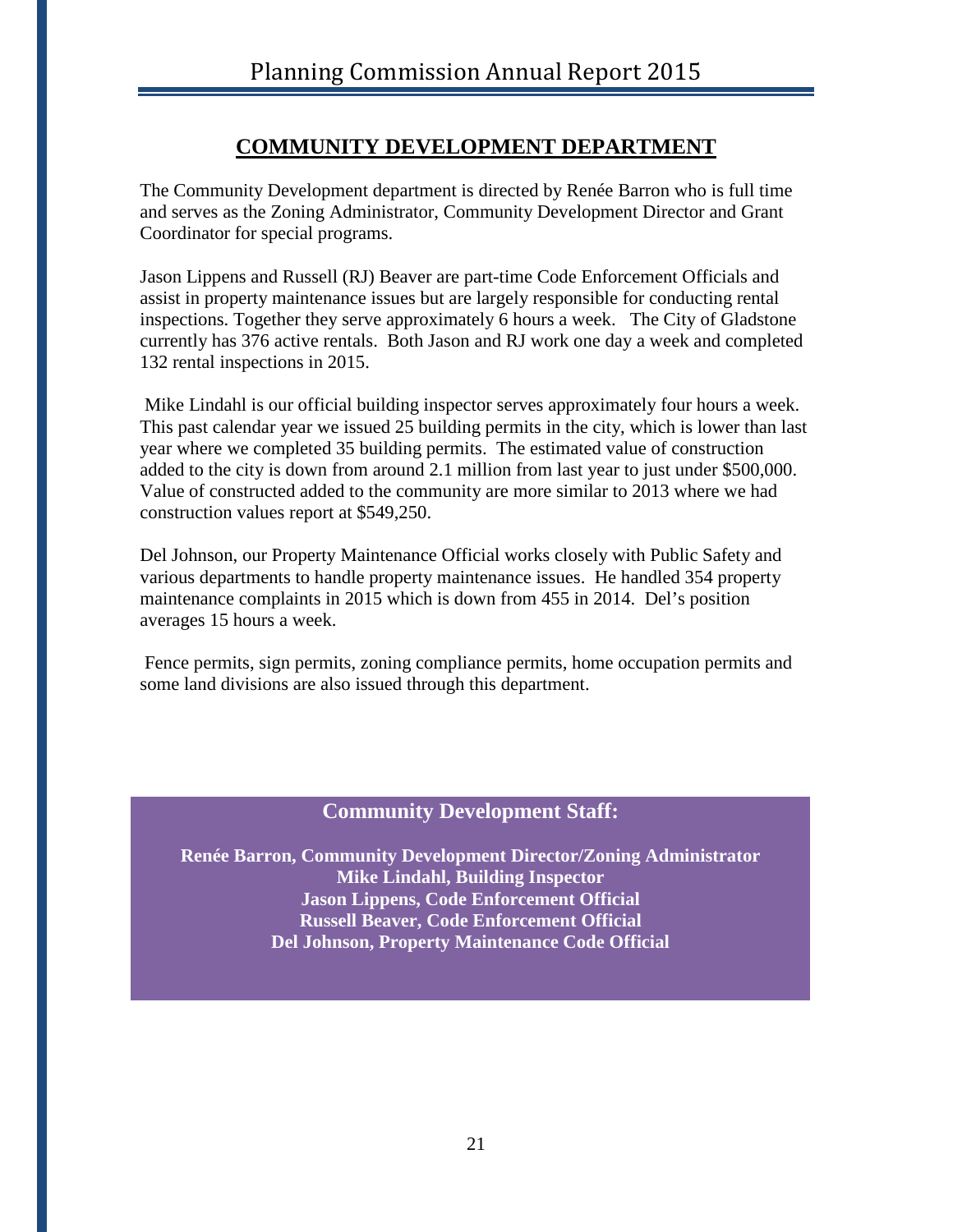## **BUILDING PERMITS ISSUED-2015**

| <b>Type of Permit</b>                                                                                                                                                                                     | <b>Fee Collected</b>                                      | <b>Value of Construction</b> |
|-----------------------------------------------------------------------------------------------------------------------------------------------------------------------------------------------------------|-----------------------------------------------------------|------------------------------|
| 2015–25 Building Permits                                                                                                                                                                                  | \$1,752.00                                                | \$441,350.00                 |
| Types of Permits Issued                                                                                                                                                                                   |                                                           |                              |
| Remodel/Addition<br>$\bullet$<br>Garage/Shed/Carport<br>Demolition<br>$\bullet$<br>Commercial/Storage                                                                                                     | 10<br>10<br>$\overline{4}$<br>1                           |                              |
| 3 Sign Permits<br>26 Fence Permits                                                                                                                                                                        | \$90.00<br>\$480.00                                       |                              |
| 2014–35 Building Permits                                                                                                                                                                                  | \$2,894.00                                                | \$2,159,496.00               |
| <b>Types of Building Permits Issued</b><br>Remodel/additions<br>Garage/Shed/Carport<br>$\bullet$<br><b>Decks</b><br>$\bullet$<br><b>Houses</b><br>Demolition<br>Office Building/Commercial 7<br>$\bullet$ | 7<br>12<br>$\overline{2}$<br>$\bf{0}$<br>7                |                              |
| 6 Sign Permits<br><b>18 Fence Permits</b>                                                                                                                                                                 | \$150.00<br>\$540.00                                      |                              |
| 2013-34 Building Permits<br><b>Sign Permits</b><br>$\overline{2}$<br>21 Fence Permits                                                                                                                     | \$2,202.40<br>55.00<br>\$<br>410.00<br>\$                 | \$549,250.00<br>N/A<br>N/A   |
| 2012–49 Building Permits<br>4 Sign Permits<br>21 Fence Permits                                                                                                                                            | \$2,527.50<br>87.50<br>\$<br>$\mathbf{\hat{S}}$<br>525.00 | \$617,116.00<br>N/A<br>N/A   |
| 2011-33 Building Permits<br>1 Sign Permit Issued<br><b>24 Fence Permits</b>                                                                                                                               | \$6,257.35<br>25.00<br>\$<br>\$<br>550.00                 | \$2,638,521.00               |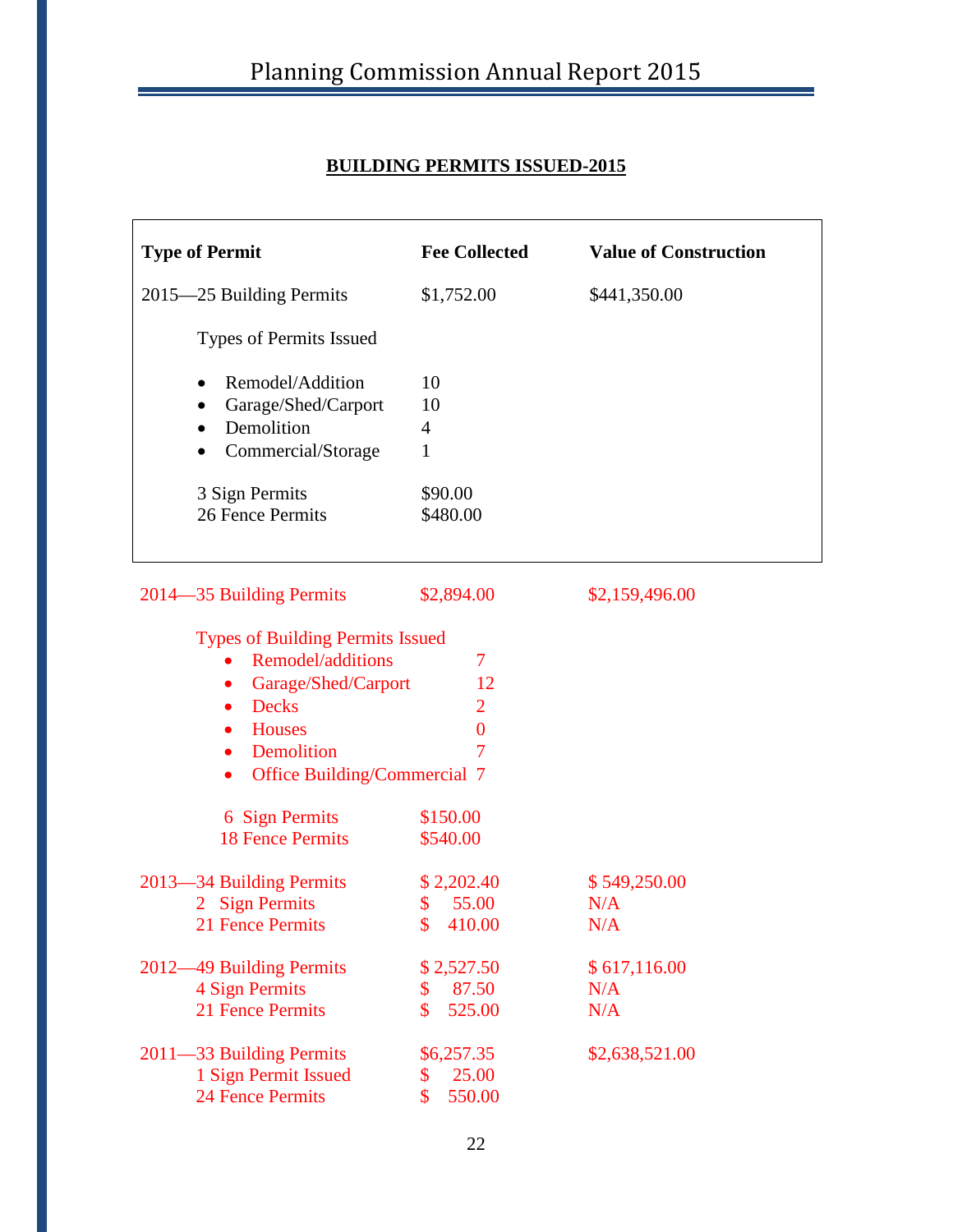2010—28 Building Permits \$ 2,607.00 \$ 774,292.00

 7 Sign Permits \$ 175.00 18 Fence Permits \$ 450.00

## **City of Gladstone Planning Commission Priorities & Budget Recommendations 2016-2017**

### **PRIORITIES**

The Planning Commission suggests the following areas receive priority for the upcoming fiscal year.

- Trainings
- Continued GIS Mapping
- Continued Codification
- Professional Planning to address Flex Zoning and other zoning deficiencies identified through the Master Plan

**Trainings** are a key component of a functioning Planning Commission. Commissioners and/or ZBA members will attend and seek training as needed. Two new commissioners are on board this year but they bring a wealth of talent and experience. Local trainings will be utilized whenever possible to minimize expenses.

**GIS Mapping** is critical to enabling the Zoning Administrator to carry out job functions. The City has made great strides in the development of its GIS capabilities. The Planning Commission continues to support further development of GIS to enable all departments and residents access to these services

**Codification/Professional Planning:** When new ordinances are adopted they need to get into the code (called codification). An accurate and up-to-date code is a key component to ensure the Planning Commission, the Zoning Administrator and others make accurate decisions regarding any zoning/planning issue. Each time an ordinance is created or updated the Municode system will track them and keep an up to date version available to the public and staff. Profession Planning is a valuable resource to the Planning Commission and assists us on occasion when expert planners are needed to help guide and direct activities.

The Planning Commission will need to address some areas within the zoning code to adopt the Flex Zoning district. We will work with planners and other experts to work through these requirements. Funding will be sought from outside resources to accommodate this process but some local funds will have to be expended.

### **BUDGET RECOMMENDATIONS**

Below are budget recommendations to support the activities and priorities of the Planning Commission for the upcoming 2016-2017 fiscal year.